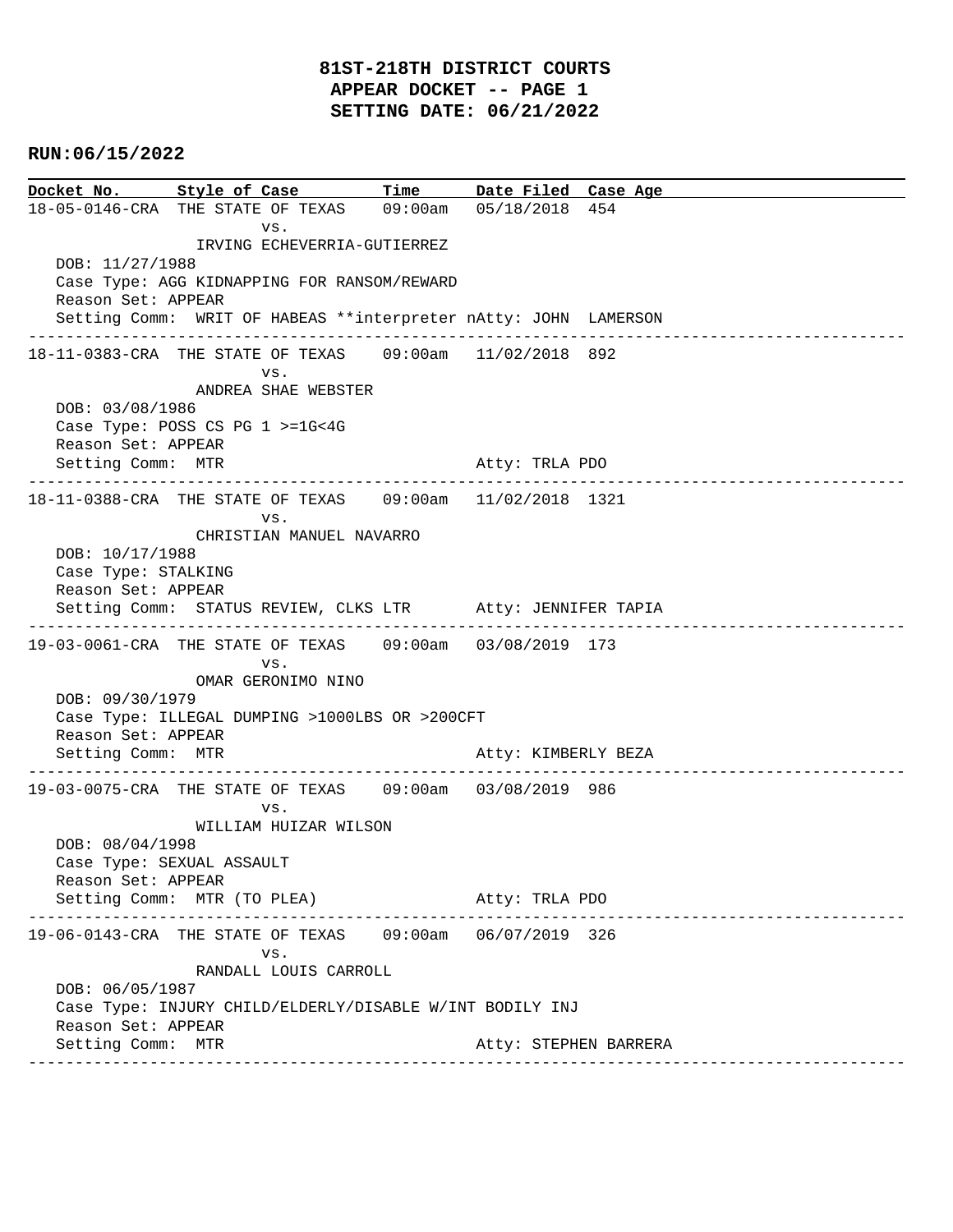# **81ST-218TH DISTRICT COURTS APPEAR DOCKET -- PAGE 2 SETTING DATE: 06/21/2022**

# **RUN:06/15/2022**

**Docket No.** Style of Case Time Date Filed Case Age 19-06-0154-CRA THE STATE OF TEXAS 09:00am 06/07/2019 1104 vs. JARRELL PATRICK FERNANDEZ DOB: 07/03/1997 Case Type: AGG ASSAULT DATE/FAMILY/HOUSE W/WEAPON Reason Set: APPEAR Setting Comm: PT, JDC 7/19, JT 8/15 Atty: BRIAN POWERS ---------------------------------------------------------------------------------------------- 20-01-0005-CRA THE STATE OF TEXAS 09:00am 01/14/2020 883 vs. BRANDON LEE BRILL DOB: 10/26/2001 Case Type: POSS CS PG 1 <1G Reason Set: APPEAR Setting Comm: PT, JDC 7/19, JT 8/15 Atty: TRLA PDO ---------------------------------------------------------------------------------------------- 20-01-0018-CRA THE STATE OF TEXAS 09:00am 01/14/2020 883 vs. GERMAN GONZALEZ JR DOB: 10/06/1981 Case Type: UNL POSS FIREARM BY FELON Reason Set: APPEAR Setting Comm: PT, JDC 7/19, JT 8/15 Atty: TRLA PDO ---------------------------------------------------------------------------------------------- 20-02-0035-CRA THE STATE OF TEXAS 09:00am 02/07/2020 601 vs. RANDALL DART DOB: 01/14/1984 Case Type: EVADING ARREST DET W/VEH Reason Set: APPEAR Setting Comm: MTR Atty: TRLA PDO ---------------------------------------------------------------------------------------------- 20-02-0054-CRA THE STATE OF TEXAS 09:00am 02/07/2020 652 vs. NATHAN NAE CONTRERAS DOB: 05/15/1995 Case Type: POSS CS PG 1 <1G Reason Set: APPEAR Setting Comm: MTR Atty: ROBERT GIER ---------------------------------------------------------------------------------------------- 20-02-0065-CRA THE STATE OF TEXAS 09:00am 02/07/2020 664 vs. ANDREW NATHAN PATLAN DOB: 07/06/1991 Case Type: PROH SUBSTANCE/ITEM IN CORR/CIV COM FACILITY Reason Set: APPEAR Setting Comm: MTR Atty: TRLA PDO ----------------------------------------------------------------------------------------------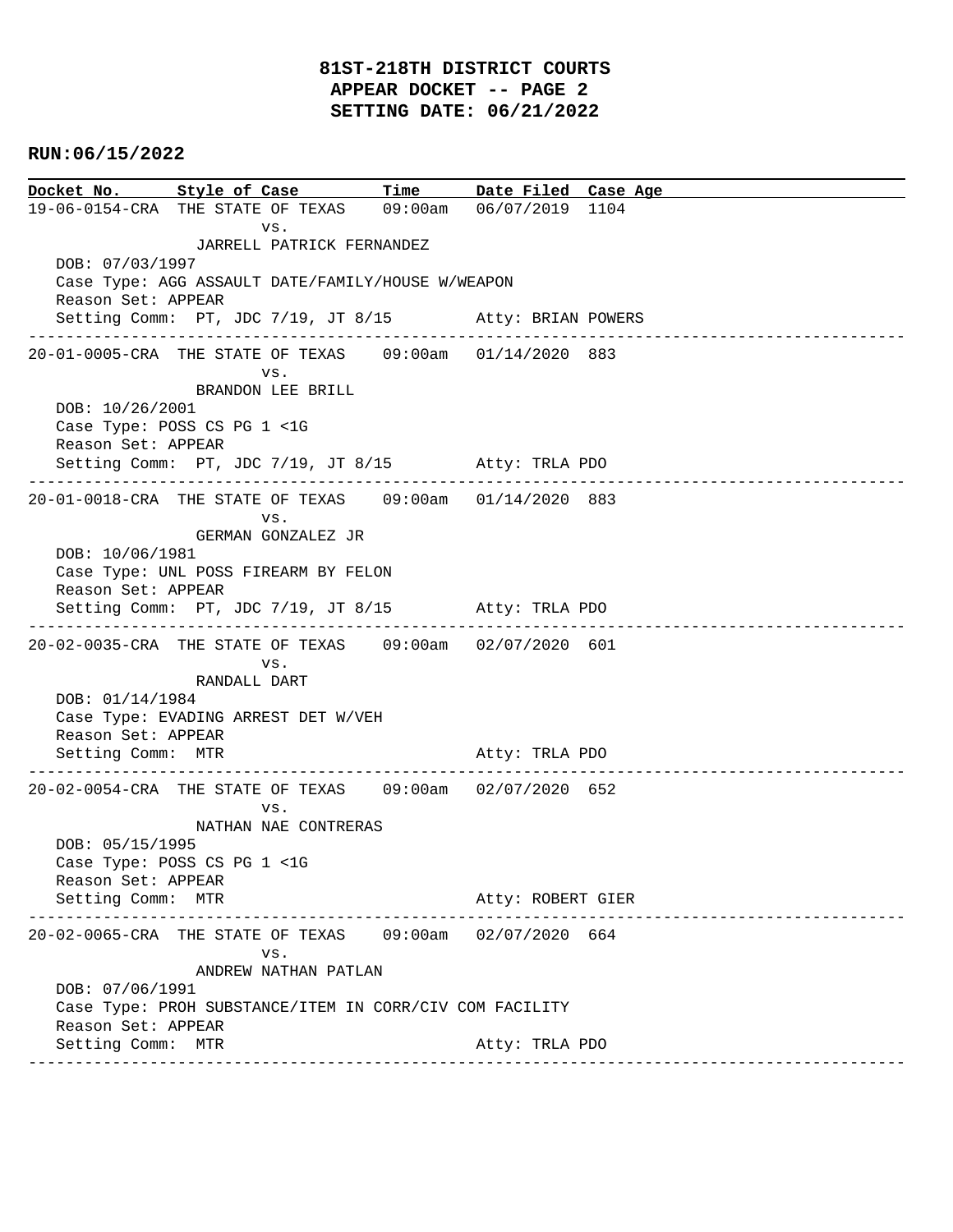**Docket No. Style of Case Time Date Filed Case Age**  20-05-0088-CRA THE STATE OF TEXAS 09:00am 05/08/2020 768 vs. ASHTON JAMES GARCIA DOB: 05/29/2002 Case Type: EVADING ARREST DET W/VEH Reason Set: APPEAR Setting Comm: PT, JDC 7/19, JT 8/15 Atty: ROBERTO VARGAS ---------------------------------------------------------------------------------------------- 20-05-0114-CRA THE STATE OF TEXAS 09:00am 05/08/2020 768 vs. EDWIN MATTHEW MARTINEZ DOB: 03/02/1990 Case Type: POSS CS PG 1 <1G Reason Set: APPEAR Setting Comm: DISMISSAL Atty: ADRIAN PEREZ ---------------------------------------------------------------------------------------------- 20-05-0118-CRA THE STATE OF TEXAS 09:00am 05/08/2020 768 vs. NACOLE LYNNE RAHE DOB: 04/06/1976 Case Type: POSS CS PG 1 <1G Reason Set: APPEAR Setting Comm: PT, JDC 7/19, JT 8/15 Atty: ROBERT GIER ---------------------------------------------------------------------------------------------- 20-06-0143-CRA THE STATE OF TEXAS 09:00am 06/12/2020 733 vs. GABRIEL BOSQUEZ DOB: 10/21/1982 Case Type: AGG SEXUAL ASSAULT CHILD Reason Set: APPEAR Setting Comm: PT, JDC 7/19, JT 8/15 Atty: ANTHONY CANTRELL ---------------------------------------------------------------------------------------------- 20-06-0151-CRA THE STATE OF TEXAS 09:00am 06/12/2020 733 vs. ROXANE CAPELO DOB: 09/15/1979 Case Type: POSS CS PG 1 <1G Reason Set: APPEAR Setting Comm: PT, JDC 7/19, JT 8/15 Atty: TRLA PDO ---------------------------------------------------------------------------------------------- 20-07-0172-CRA THE STATE OF TEXAS 09:00am 07/24/2020 371 vs. MICHAEL ROSS YOUNG DOB: 03/27/1957 Case Type: EVADING ARREST DET W/VEH Reason Set: APPEAR Setting Comm: MTR Atty: TRLA PDO ----------------------------------------------------------------------------------------------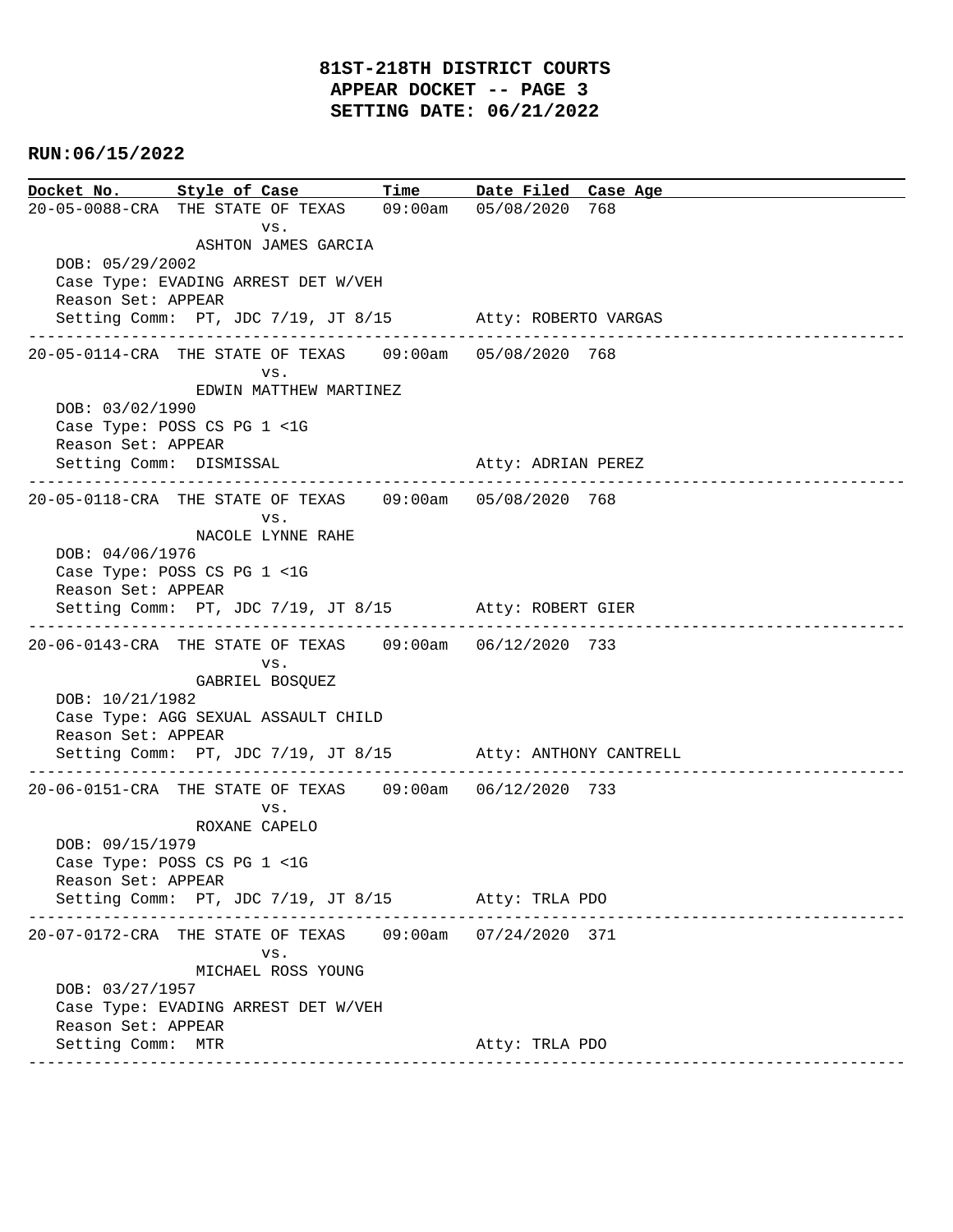# **81ST-218TH DISTRICT COURTS APPEAR DOCKET -- PAGE 4 SETTING DATE: 06/21/2022**

# **RUN:06/15/2022**

**Docket No. Style of Case Time Date Filed Case Age**  20-07-0177-CRA THE STATE OF TEXAS 09:00am 07/24/2020 691 vs. JEVON LEE CARLOCK DOB: 01/31/1994 Case Type: TAMPER/FABRICATE PHYS EVID W/INTENT TO IMPAIR Reason Set: APPEAR Setting Comm: PT, JDC 7/19, JT 8/15 Atty: ROBERT GIER ---------------------------------------------------------------------------------------------- 20-07-0187-CRA THE STATE OF TEXAS 09:00am 07/24/2020 691 vs. JOHN THOMAS GARCIA DOB: 07/18/1979 Case Type: INDECENCY W/CHILD SEXUAL CONTACT Reason Set: APPEAR Setting Comm: PT, JDC 7/19, JT 8/15 Atty: RUBEN FLORES ---------------------------------------------------------------------------------------------- 20-07-0189-CRA THE STATE OF TEXAS 09:00am 07/24/2020 691 vs. NATHANIEL ROMO DOB: 03/15/1982 Case Type: AGG SEXUAL ASSAULT CHILD Reason Set: APPEAR Setting Comm: PT/CLKS LTR, JDC 7/19, JT 8/15Atty: STEPHEN BARRERA ---------------------------------------------------------------------------------------------- 20-07-0191-CRA THE STATE OF TEXAS 09:00am 07/24/2020 691 vs. DAVID VILLALOBOS DOB: 12/19/1969 Case Type: INDECENCY W/CHILD SEXUAL CONTACT Reason Set: APPEAR Setting Comm: PT, JDC 7/19, JT 8/15 Atty: PAUL ACEVEDO ---------------------------------------------------------------------------------------------- 20-09-0240-CRA THE STATE OF TEXAS 09:00am 09/04/2020 649 vs. ISRAEL GARCIA DOB: 07/27/1993 Case Type: AGG ASSAULT W/DEADLY WEAPON Reason Set: APPEAR Setting Comm: MTN TO CONSIDER BOND / B/W KINAtty: RUBEN FLORES ---------------------------------------------------------------------------------------------- 20-09-0243-CRA THE STATE OF TEXAS 09:00am 09/04/2020 525 vs. CRYSTAL LYNN STARR DOB: 01/10/1980 Case Type: FORGERY GOVT/NATIONAL INST/MONEY/SECURITY Reason Set: APPEAR Setting Comm: MTR Atty: ADRIAN PEREZ ----------------------------------------------------------------------------------------------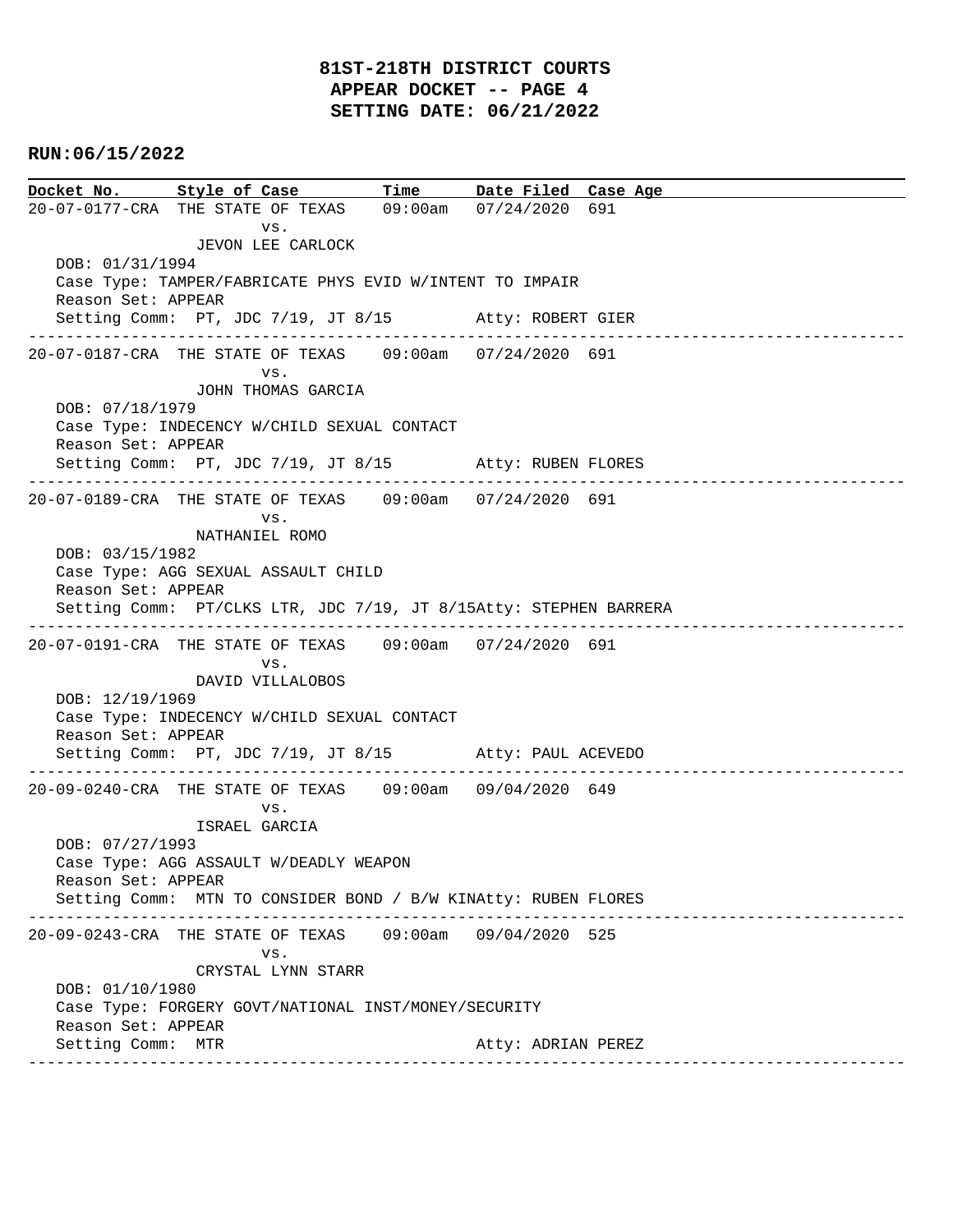**Docket No. Style of Case Time Date Filed Case Age**  20-09-0253-CRA THE STATE OF TEXAS 09:00am 09/04/2020 649 vs. NATHAN TAYLOR PEREZ DOB: 07/25/1995 Case Type: DEADLY CONDUCT DISCH FIREARM INDIV(S) Reason Set: APPEAR Setting Comm: PT, JDC 7/19, JT 8/15 Atty: MICHAEL ZAMORA ---------------------------------------------------------------------------------------------- 20-09-0254-CRA THE STATE OF TEXAS 09:00am 09/04/2020 649 vs. TRAVIS LEE SPAIN DOB: 09/05/1984 Case Type: DEADLY CONDUCT DISCH FIREARM INDIV(S) Reason Set: APPEAR Setting Comm: PT, JDC 7/19, JT 8/15 Atty: MICHAEL ZAMORA ---------------------------------------------------------------------------------------------- 20-10-0259-CRA THE STATE OF TEXAS 09:00am 10/02/2020 621 vs. WENDY MICHELLE VANNATTER DOB: 09/22/1989 Case Type: POSS CS PG 1 >=4G<200G Reason Set: APPEAR Setting Comm: PT, JDC 7/19, JT 8/15 Atty: RICHARD BRIGGS ---------------------------------------------------------------------------------------------- 20-11-0275-CRA THE STATE OF TEXAS 09:00am 11/06/2020 586 vs. ASHTON JAMES GARCIA DOB: 05/29/2002 Case Type: MURDER Reason Set: APPEAR Setting Comm: PT, JDC 7/19, JT 8/15 Atty: ROBERTO VARGAS ---------------------------------------------------------------------------------------------- 20-11-0276-CRA THE STATE OF TEXAS 09:00am 11/06/2020 586 vs. MARCELINO ELI ESPARZA DOB: 11/10/1971 Case Type: MURDER Reason Set: APPEAR Setting Comm: PT, JDC 7/19, JT 8/15 Atty: MEGAN HARKINS ---------------------------------------------------------------------------------------------- 20-11-0300-CRA THE STATE OF TEXAS 09:00am 11/06/2020 586 vs. KENT CARL SCHWARTZ DOB: 10/20/1965 Case Type: THEFT PROP >=\$30K<\$150K Reason Set: APPEAR Setting Comm: PT, JDC 7/19, JT 8/15 Atty: JAIME CAVAZOS ----------------------------------------------------------------------------------------------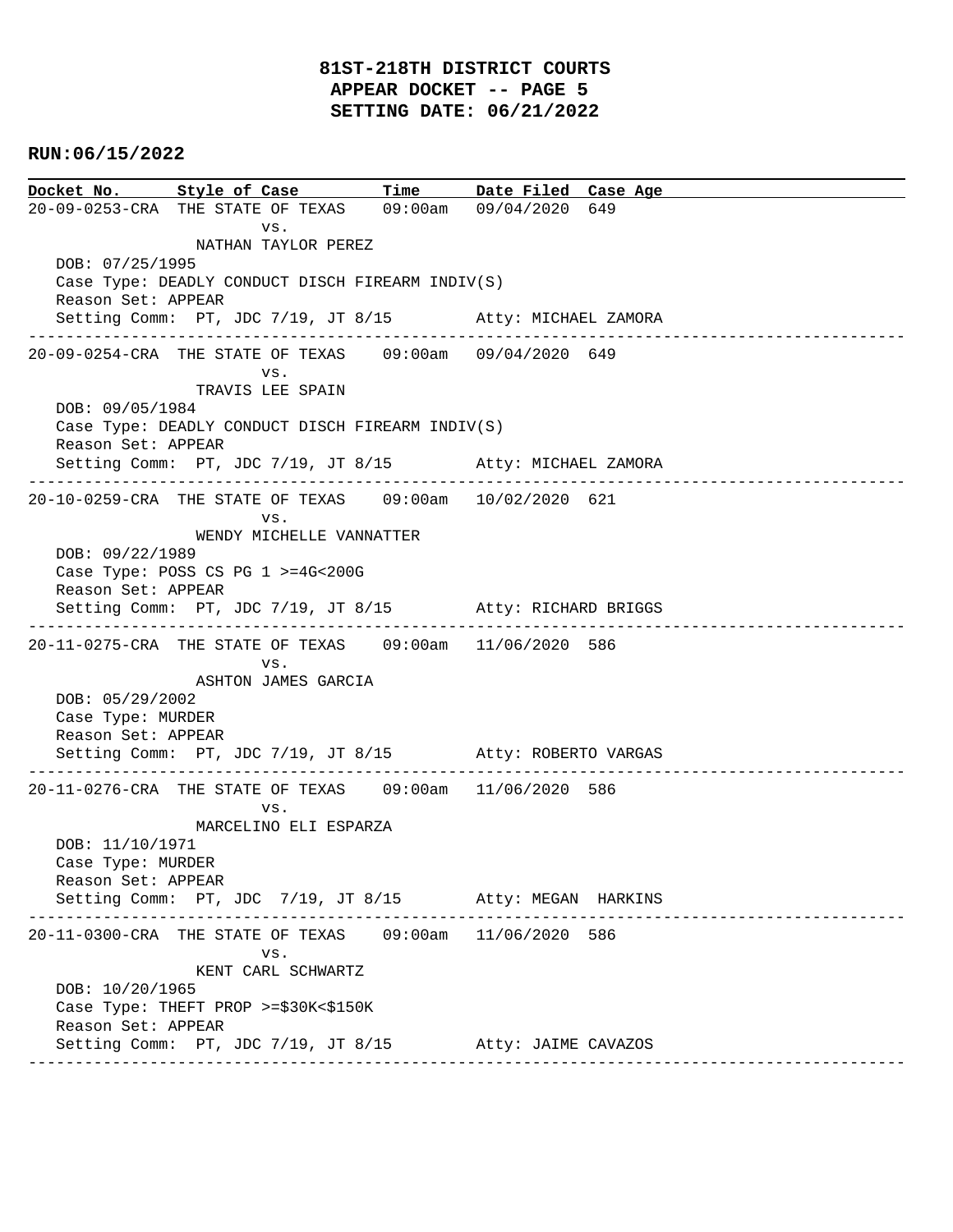**Docket No. Style of Case Time Date Filed Case Age**  20-12-0332-CRA THE STATE OF TEXAS 09:00am 12/04/2020 558 vs. JOSE LUIS BENAVIDES DOB: 10/29/1986 Case Type: UNL POSS FIREARM BY FELON Reason Set: APPEAR Setting Comm: PT, JDC 7/19, JT 8/15 Atty: MEGAN HARKINS ---------------------------------------------------------------------------------------------- 20-12-0343-CRA THE STATE OF TEXAS 09:00am 12/04/2020 558 vs. TONY VILLALOBOS DOB: 06/28/1968 Case Type: POSS CS PG 1 <1G Reason Set: APPEAR Setting Comm: PT, JDC 7/19, JT 8/15 Atty: TRLA PDO ---------------------------------------------------------------------------------------------- 20-12-0346-CRA THE STATE OF TEXAS 09:00am 12/04/2020 558 vs. JULIO A RAMOS DOB: 07/30/1966 Case Type: AGG SEXUAL ASSAULT CHILD Reason Set: APPEAR Setting Comm: PT, JDC 7/19, JT 8/15 Atty: TRLA PDO ---------------------------------------------------------------------------------------------- 20-12-0347-CRA THE STATE OF TEXAS 09:00am 12/04/2020 558 vs. JULIO A RAMOS DOB: 07/30/1966 Case Type: AGG SEXUAL ASSAULT CHILD Reason Set: APPEAR Setting Comm: PT, JDC 7/19, JT 8/15 Atty: TRLA PDO ---------------------------------------------------------------------------------------------- 20-12-0349-CRA THE STATE OF TEXAS 09:00am 12/04/2020 558 vs. RUBEN ANSELMO RAMOS IV DOB: 05/25/1988 Case Type: AGG SEXUAL ASSAULT CHILD Reason Set: APPEAR Setting Comm: PT, JDC 7/19, JT 8/15 Atty: STEPHEN BARRERA ---------------------------------------------------------------------------------------------- 20-12-0350-CRA THE STATE OF TEXAS 09:00am 12/04/2020 558 vs. RUBEN ANSELMO RAMOS IV DOB: 05/25/1988 Case Type: AGG SEXUAL ASSAULT CHILD Reason Set: APPEAR Setting Comm: PT, JDC 7/19, JT 8/15 Atty: STEPHEN BARRERA ----------------------------------------------------------------------------------------------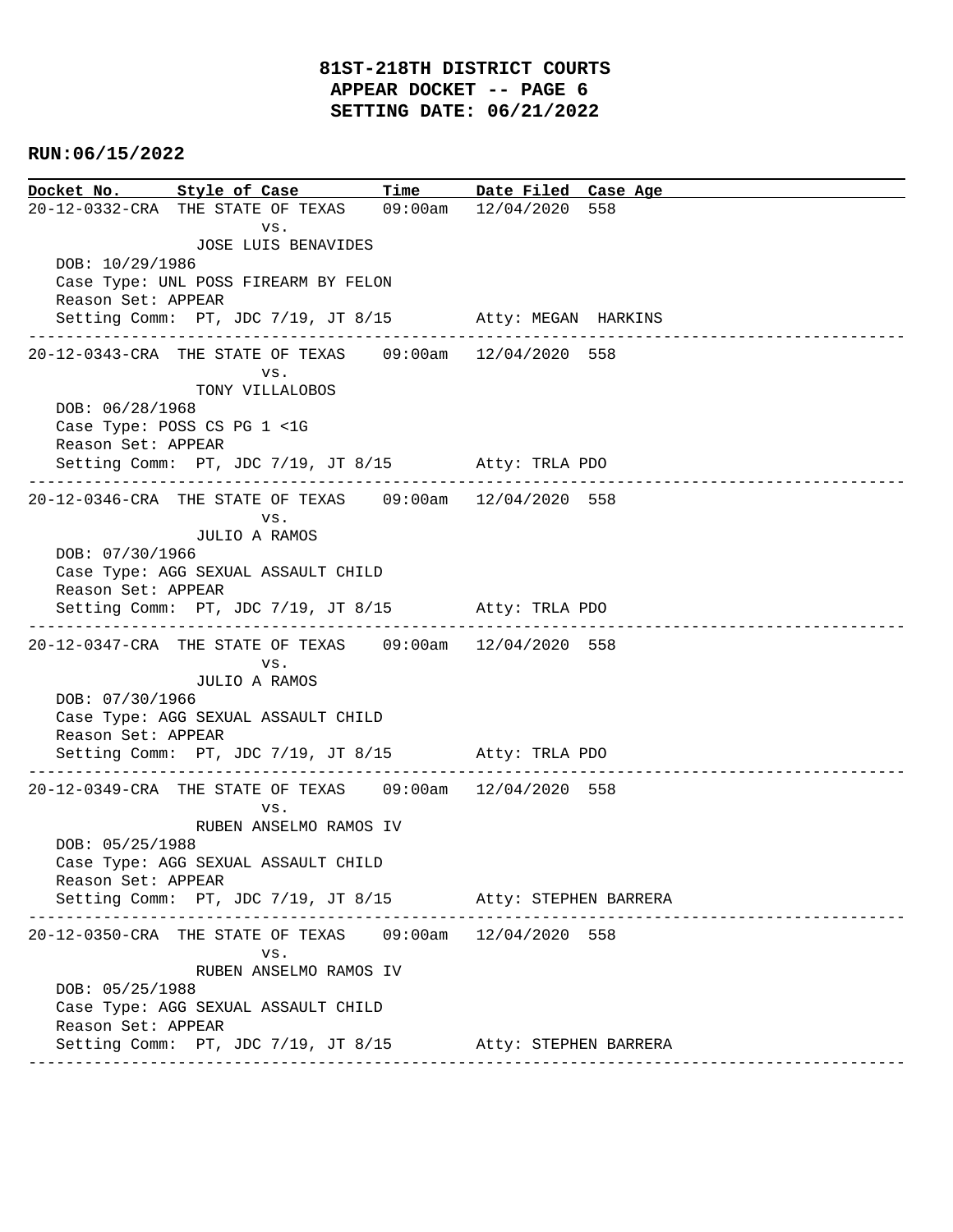**Docket No. Style of Case Time Date Filed Case Age**  21-01-0003-CRA THE STATE OF TEXAS 09:00am 01/06/2021 525 vs. ANDY VASQUEZ RAMOS DOB: 05/09/1979 Case Type: INTOXICATION ASSAULT W/VEHICLE SBI Reason Set: APPEAR Setting Comm: PT, JDC 7/19, JT 8/15 Atty: TRLA PDO ---------------------------------------------------------------------------------------------- 21-01-0014-CRA THE STATE OF TEXAS 09:00am 01/06/2021 525 vs. CARLOS GALAN DOB: 02/14/1993 Case Type: POSS CS PG 1 <1G Reason Set: APPEAR Setting Comm: PT, JDC 7/19, JT 8/15 Atty: ROBERT GIER ---------------------------------------------------------------------------------------------- 21-02-0032-CRA THE STATE OF TEXAS 09:00am 02/05/2021 495 vs. JUSTIN MICHAEL BALDERAZ DOB: 01/29/1991 Case Type: MAN DEL CS PG 1 >=1G<4G Reason Set: APPEAR Setting Comm: PT/CLKS LTR, JDC 7/19, 8/15 Atty: KYLE ERNST ---------------------------------------------------------------------------------------------- 21-02-0046-CRA THE STATE OF TEXAS 09:00am 02/05/2021 495 vs. STEVE ANTHONY FERNANDEZ DOB: 03/21/1987 Case Type: MAN DEL CS PG 1 >=4G<200G Reason Set: APPEAR Setting Comm: PT, JDC 7/19, JT 8/15 Atty: MEGAN HARKINS ---------------------------------------------------------------------------------------------- 21-02-0053-CRA THE STATE OF TEXAS 09:00am 02/05/2021 495 vs. MARY JANE GARCIA DOB: 04/22/1974 Case Type: MAN DEL CS PG 1 >=4G<200G Reason Set: APPEAR Setting Comm: PT, JDC 7/19, JT 8/15 Atty: DANIEL RODRIGUEZ ---------------------------------------------------------------------------------------------- 21-02-0058-CRA THE STATE OF TEXAS 09:00am 02/05/2021 495 vs. GEORGE ANTHONY PAREDEZ DOB: 05/26/1991 Case Type: MAN DEL CS PG 1 >=4G<200G Reason Set: APPEAR Setting Comm: PT, JDC 7/19, JT 8/15 Atty: GARY HILLIER ----------------------------------------------------------------------------------------------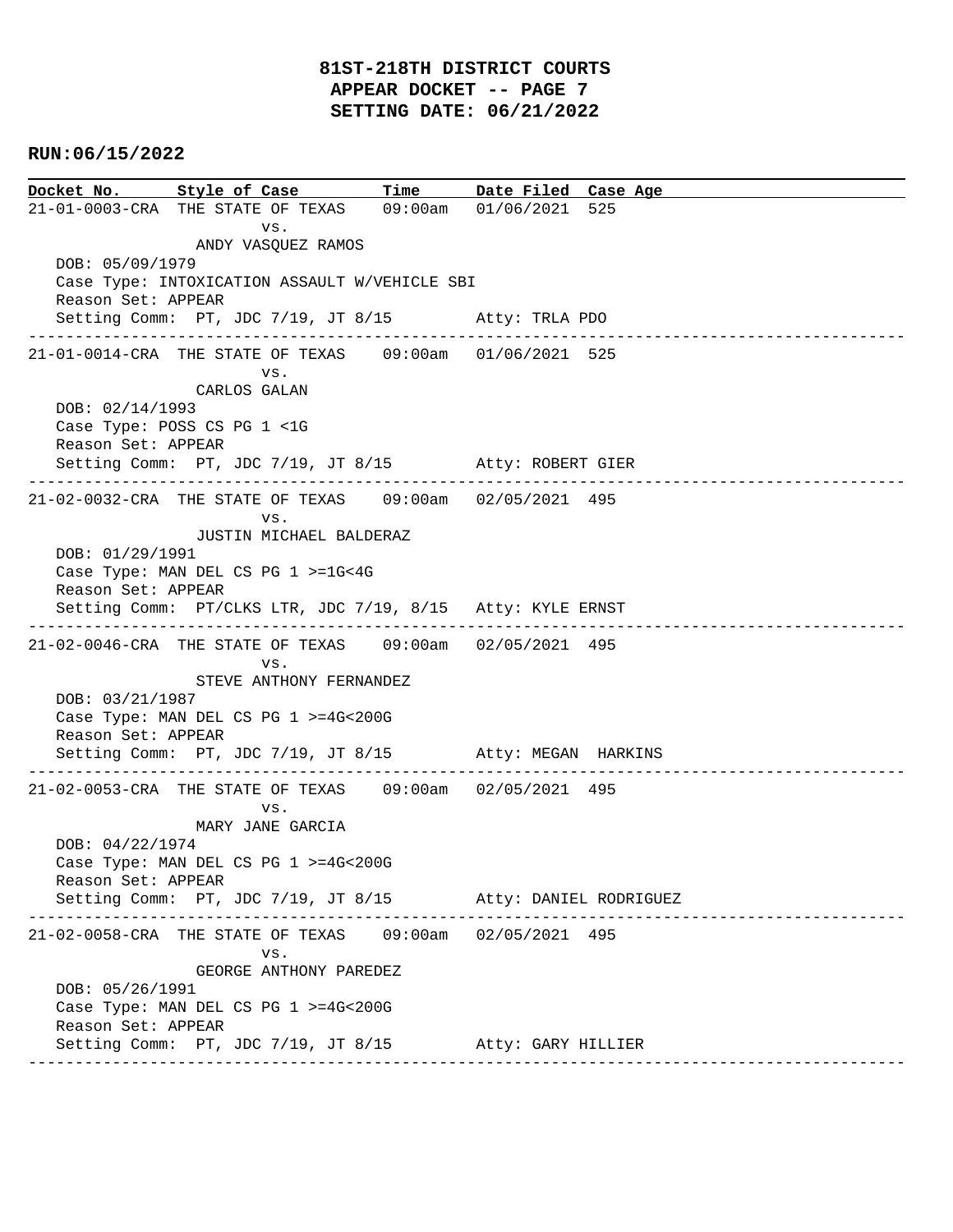**Docket No. Style of Case Time Date Filed Case Age**  21-02-0059-CRA THE STATE OF TEXAS 09:00am 02/08/2021 492 vs. CHRISTOPHER RODRIGUEZ DOB: 02/02/1988 Case Type: POSS CS PG 2 < 1G Reason Set: APPEAR Setting Comm: PT, JDC 7/19, JT 8/15 Atty: TRLA PDO ---------------------------------------------------------------------------------------------- 21-02-0082-CRA THE STATE OF TEXAS 09:00am 02/08/2021 492 vs. CARLOS ROBLES DOB: 01/27/1958 Case Type: AGG ASSAULT CAUSES SERIOUS BODILY INJ Reason Set: APPEAR Setting Comm: PT, JDC 7/19, JT 8/15 Atty: DOUGLAS DANIELS ---------------------------------------------------------------------------------------------- 21-02-0096-CRA THE STATE OF TEXAS 09:00am 02/08/2021 492 vs. MICHAEL SANDOVAL DOB: 01/15/1984 Case Type: INJURY CHILD/ELDERLY/DISABLE W/INT BODILY INJ Reason Set: APPEAR Setting Comm: PT, JDC 7/19, JT 8/15 Atty: JAMES ANDERS ---------------------------------------------------------------------------------------------- 21-03-0119-CRA THE STATE OF TEXAS 09:00am 03/05/2021 467 vs. DAVID BRYAN HATFIELD JR DOB: 08/02/1997 Case Type: POSS CS PG 1 <1G Reason Set: APPEAR Setting Comm: PT, JDC 7/19, JT 8/15 Atty: STEPHEN BARRERA ---------------------------------------------------------------------------------------------- 21-03-0129-CRA THE STATE OF TEXAS 09:00am 03/05/2021 467 vs. ROCKY BERLANGA DOB: 06/27/1967 Case Type: POSS CS PG 1 <1G Reason Set: APPEAR Setting Comm: PT/CLKS LTR, JDC 7/19, JT 8/15Atty: STEPHEN BARRERA ---------------------------------------------------------------------------------------------- 21-03-0134-CRA THE STATE OF TEXAS 09:00am 03/05/2021 467 vs. COLTON WAYNE RANKIN DOB: 09/09/1992 Case Type: POSS CS PG 1 <1G Reason Set: APPEAR Setting Comm: PT, JDC 7/19, JT 8/15 Atty: TRLA PDO ----------------------------------------------------------------------------------------------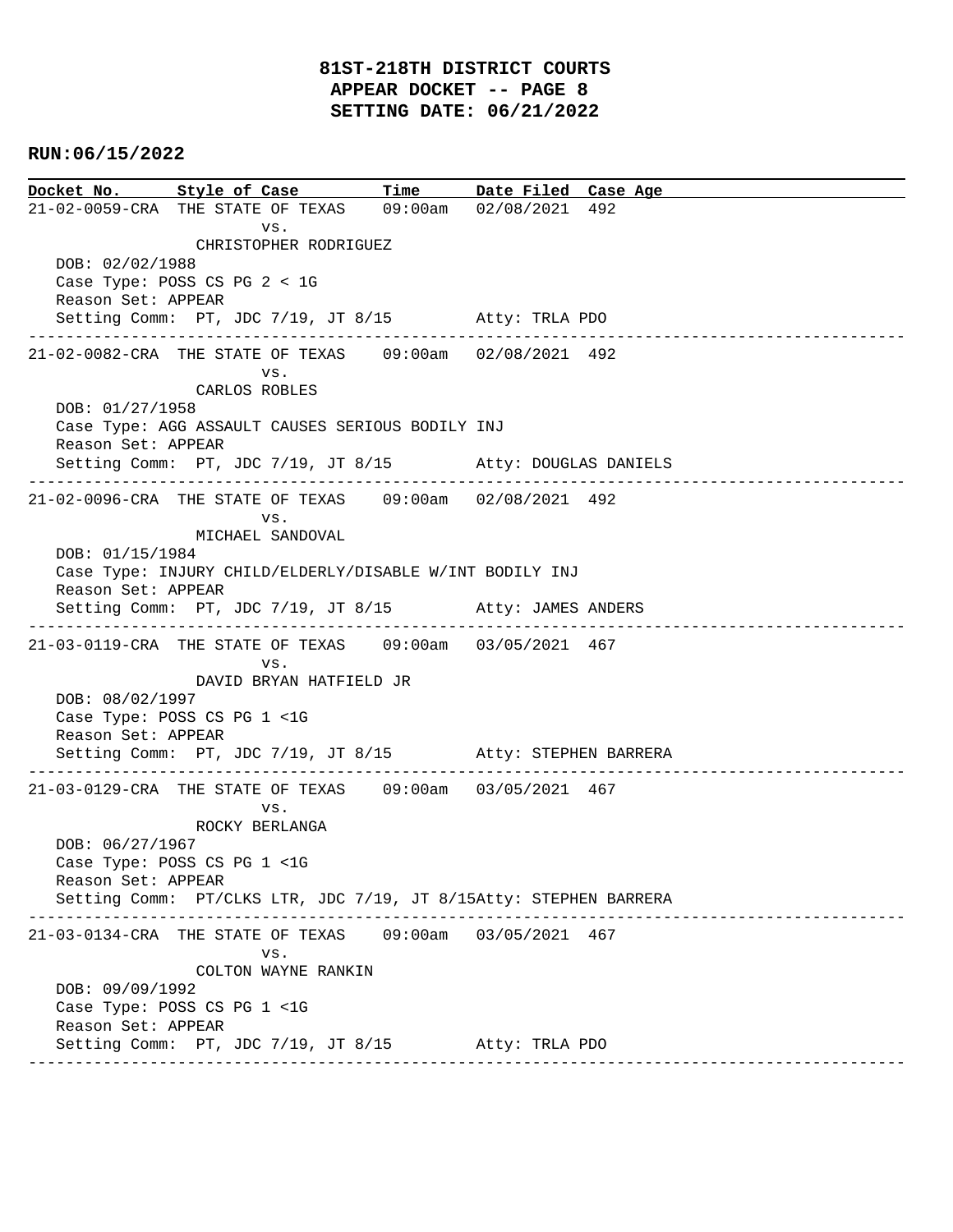# **81ST-218TH DISTRICT COURTS APPEAR DOCKET -- PAGE 9 SETTING DATE: 06/21/2022**

# **RUN:06/15/2022**

**Docket No. Style of Case Time Date Filed Case Age**  21-03-0145-CRA THE STATE OF TEXAS 09:00am 03/05/2021 467 vs. JULIO A. RAMOS DOB: 07/30/1966 Case Type: FAIL TO COMPLY SEX OFF DUTY TO REG LIFE/ANNUAL Reason Set: APPEAR Setting Comm: PT, JDC 7/19, JT 8/15 Atty: TRLA PDO ---------------------------------------------------------------------------------------------- 21-03-0146-CRA THE STATE OF TEXAS 09:00am 03/05/2021 467 vs. CARLOS MAURICIO OLAVARRIETA DOB: 08/24/1983 Case Type: BURGLARY OF BUILDING Reason Set: APPEAR Setting Comm: PT, JDC 7/19, JT 8/15 Atty: TRLA PDO ---------------------------------------------------------------------------------------------- 21-04-0168-CRA THE STATE OF TEXAS 09:00am 04/09/2021 432 vs. JUAN FELIX JIMENEZ DOB: 08/25/1991 Case Type: EVADING ARREST DET W/VEH Reason Set: APPEAR Setting Comm: PT, JDC 7/19, JT 8/15 Atty: TRLA PDO ---------------------------------------------------------------------------------------------- 21-04-0171-CRA THE STATE OF TEXAS 09:00am 04/09/2021 432 vs. JAMES ROBERT HERNANDEZ DOB: 02/18/1985 Case Type: UNL POSS FIREARM BY FELON Reason Set: APPEAR Setting Comm: PT, JDC 7/19, JT 8/15 Atty: RICHARD BRIGGS ---------------------------------------------------------------------------------------------- 21-04-0178-CRA THE STATE OF TEXAS 09:00am 04/09/2021 432 vs. FULGENCIO RODRIGUEZ DOB: 06/01/1989 Case Type: INDECENCY W/CHILD SEXUAL CONTACT Reason Set: APPEAR Setting Comm: PT, JDC 7/19, JT 8/15 Atty: TRLA PDO ---------------------------------------------------------------------------------------------- 21-04-0179-CRA THE STATE OF TEXAS 09:00am 04/09/2021 432 vs. JESUS PENA FLORES III DOB: 09/30/1984 Case Type: AGG ASSAULT AGAINST PUBLIC SERVANT Reason Set: APPEAR Setting Comm: SENTENCING Atty: TRLA PDO ----------------------------------------------------------------------------------------------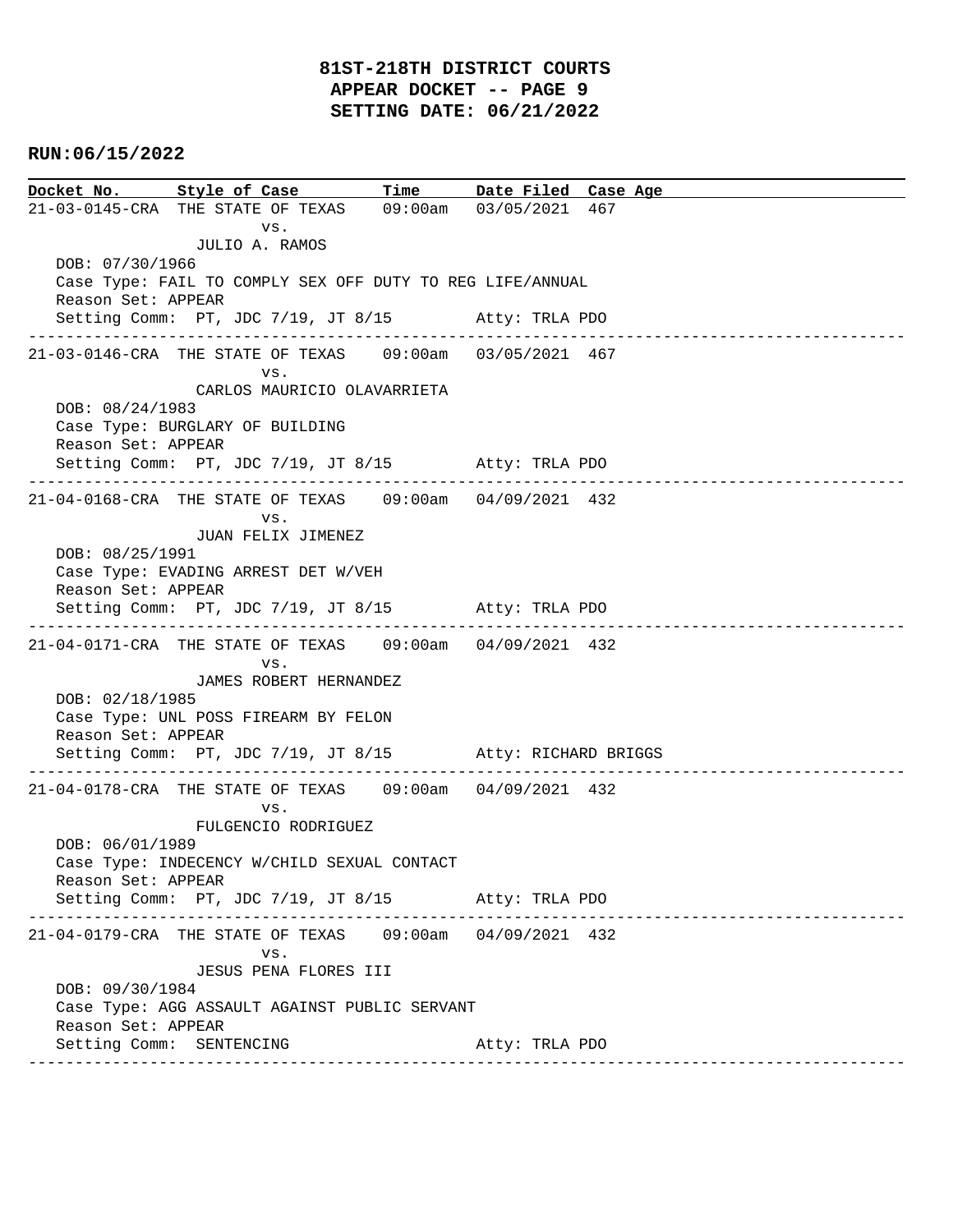# **81ST-218TH DISTRICT COURTS APPEAR DOCKET -- PAGE 10 SETTING DATE: 06/21/2022**

# **RUN:06/15/2022**

**Docket No. Style of Case Time Date Filed Case Age**  21-04-0184-CRA THE STATE OF TEXAS 09:00am 04/09/2021 432 vs. DENNIS SERNA DOB: 08/02/1990 Case Type: ASSAULT FAM/HOUSE MEM IMPEDE BREATH/CIRCULAT Reason Set: APPEAR Setting Comm: PT, JDC 7/19, JT 8/15 Atty: STEPHEN BARRERA ---------------------------------------------------------------------------------------------- 21-04-0196-CRA THE STATE OF TEXAS 09:00am 04/09/2021 432 vs. EDWARD JAMES MARTINEZ DOB: 06/20/1986 Case Type: UNAUTH USE OF VEHICLE Reason Set: APPEAR Setting Comm: PT, JDC 7/19, JT 8/15 Atty: TRLA PDO ---------------------------------------------------------------------------------------------- 21-04-0199-CRA THE STATE OF TEXAS 09:00am 04/09/2021 432 vs. ANDRES GUILLEN JR DOB: 03/27/1967 Case Type: BURGLARY OF HABITATION Reason Set: APPEAR Setting Comm: PT, JDC 7/19, JT 8/15 Atty: TRLA PDO ---------------------------------------------------------------------------------------------- 21-04-0202-CRA THE STATE OF TEXAS 09:00am 04/09/2021 432 vs. ABEL MARTINEZ GAITAN DOB: 10/06/1976 Case Type: BURGLARY OF BUILDING Reason Set: APPEAR Setting Comm: PT, JDC 7/19, JT 8/15 Atty: RICHARD BRIGGS ---------------------------------------------------------------------------------------------- 21-04-0207-CRA THE STATE OF TEXAS 09:00am 04/09/2021 432 vs. JUAN GABRIEL ALVAREZ DOB: 02/21/1975 Case Type: THEFT PROP >=\$2,500<\$30K Reason Set: APPEAR Setting Comm: PT, JDC 7/19, JT 8/15 Atty: TRLA PDO ---------------------------------------------------------------------------------------------- 21-05-0216-CRA THE STATE OF TEXAS 09:00am 05/07/2021 404 vs. SETH AARON GONZALES DOB: 10/08/1996 Case Type: POSS CS PG 1 <1G Reason Set: APPEAR Setting Comm: PT, JDC 7/19, JT 8/15 Atty: TRLA PDO ----------------------------------------------------------------------------------------------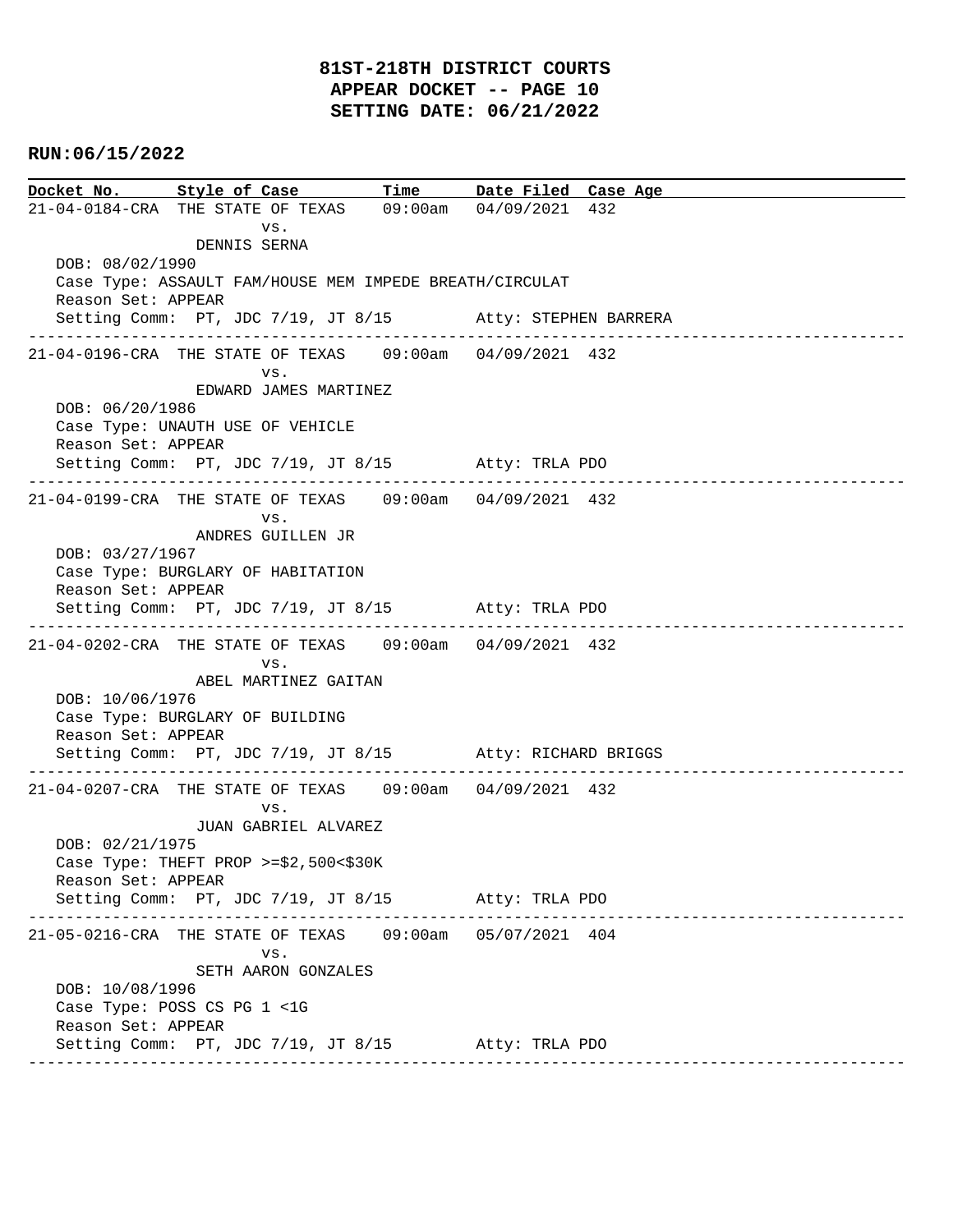**Docket No. Style of Case Time Date Filed Case Age**  21-05-0231-CRA THE STATE OF TEXAS 09:00am 05/07/2021 404 vs. SAMUEL JOSE BERMEA DOB: 07/22/1965 Case Type: SEXUAL ASSAULT CHILD Reason Set: APPEAR Setting Comm: PT, JDC 7/19, JT 8/15 Atty: TRLA PDO ---------------------------------------------------------------------------------------------- 21-05-0233-CRA THE STATE OF TEXAS 09:00am 05/07/2021 404 vs. RENE MONREAL DOB: 04/23/1981 Case Type: AGG SEXUAL ASSAULT Reason Set: APPEAR Setting Comm: PT, JDC 7/19, JT 8/15 Atty: RICHARD BRIGGS ---------------------------------------------------------------------------------------------- 21-05-0235-CRA THE STATE OF TEXAS 09:00am 05/07/2021 404 vs. JOSE ANGEL BRITO-BARRERA DOB: 10/30/1982 Case Type: SEXUAL ASSAULT CHILD Reason Set: APPEAR Setting Comm: PT, JDC 7/19, JT 8/15 Atty: TRLA PDO ---------------------------------------------------------------------------------------------- 21-05-0240-CRA THE STATE OF TEXAS 09:00am 05/07/2021 404 vs. DANIEL EDWARD JACKSON DOB: 08/19/1981 Case Type: INJURY CHILD/ELDERLY/DISABLE W/INT BODILY INJ Reason Set: APPEAR Setting Comm: PT, JDC 7/19, JT 8/15 Atty: JAMES ANDERS ---------------------------------------------------------------------------------------------- 21-06-0242-CRA THE STATE OF TEXAS 09:00am 06/25/2021 355 vs. GREGORY MICHAEL BARBARO DOB: 05/18/1989 Case Type: INTOXICATION MANSLAUGHTER W/VEHICLE Reason Set: APPEAR Setting Comm: PT, JDC 7/19, JT 8/15 Atty: JASON GOSS ---------------------------------------------------------------------------------------------- 21-06-0246-CRA THE STATE OF TEXAS 09:00am 06/25/2021 355 vs. JIMMY GOMEZ GARZA DOB: 12/10/1957 Case Type: MURDER Reason Set: APPEAR Setting Comm: PT, JDC 7/19, JT 8/15 Atty: DOUGLAS DANIEL ----------------------------------------------------------------------------------------------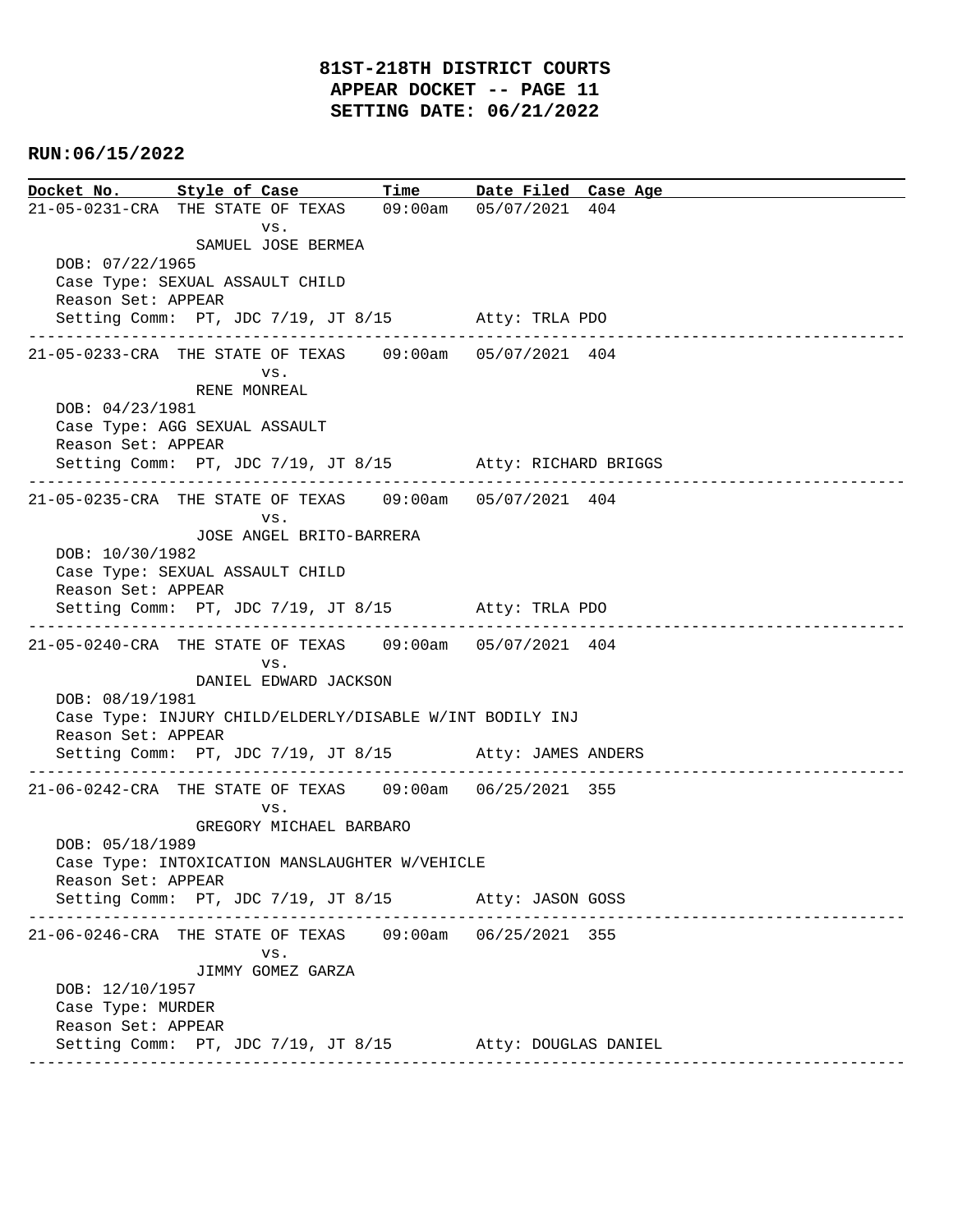# **81ST-218TH DISTRICT COURTS APPEAR DOCKET -- PAGE 12 SETTING DATE: 06/21/2022**

# **RUN:06/15/2022**

**Docket No. Style of Case Time Date Filed Case Age**  21-06-0250-CRA THE STATE OF TEXAS 09:00am 06/25/2021 355 vs. EMERY JAY MENCHACA DOB: Case Type: AGG ASSAULT CAUSES SERIOUS BODILY INJ Reason Set: APPEAR Setting Comm: PT, JDC 7/19, JT 8/15 Atty: FERNANDO CORTES ---------------------------------------------------------------------------------------------- 21-06-0251-CRA THE STATE OF TEXAS 09:00am 06/25/2021 355 vs. MORGAN JACOB MENCHACA DOB: 05/09/1994 Case Type: AGG ASSAULT CAUSES SERIOUS BODILY INJ Reason Set: APPEAR Setting Comm: PT/CLKS LTR, JDC 7/19, JT 8/15Atty: JAMES ANDERS ---------------------------------------------------------------------------------------------- 21-06-0253-CRA THE STATE OF TEXAS 09:00am 06/25/2021 355 vs. CHRISTOPHER PATRICK PHILPOT DOB: 03/10/1993 Case Type: THEFT PROP >=\$30K<\$150K Reason Set: APPEAR Setting Comm: PT, JDC 7/19, JT 8/15 Atty: PHILLIP LAMBERT ---------------------------------------------------------------------------------------------- 21-06-0254-CRA THE STATE OF TEXAS 09:00am 06/25/2021 355 vs. ANGEL DEJESUS RODRIGUEZ DOB: 04/26/1986 Case Type: DEADLY CONDUCT DISCH FIREARM INDIV(S) Reason Set: APPEAR Setting Comm: PT, JDC 7/19, JT 8/15 Atty: TRLA PDO ---------------------------------------------------------------------------------------------- 21-06-0272-CRA THE STATE OF TEXAS 09:00am 06/25/2021 355 vs. MARY JANE GARCIA DOB: 04/22/1974 Case Type: POSS CS PG 1 <1G Reason Set: APPEAR Setting Comm: PT, JDC 7/19, JT 8/15 Atty: JAMES ANDERS ---------------------------------------------------------------------------------------------- 21-06-0275-CRA THE STATE OF TEXAS 09:00am 06/25/2021 355 vs. TIMOTHY PAUL MARTINEZ DOB: 02/10/1992 Case Type: MAN DEL CS PG 1 >=1G<4G Reason Set: APPEAR Setting Comm: PT, JDC 7/19, JT 8/15 Atty: TRLA PDO ----------------------------------------------------------------------------------------------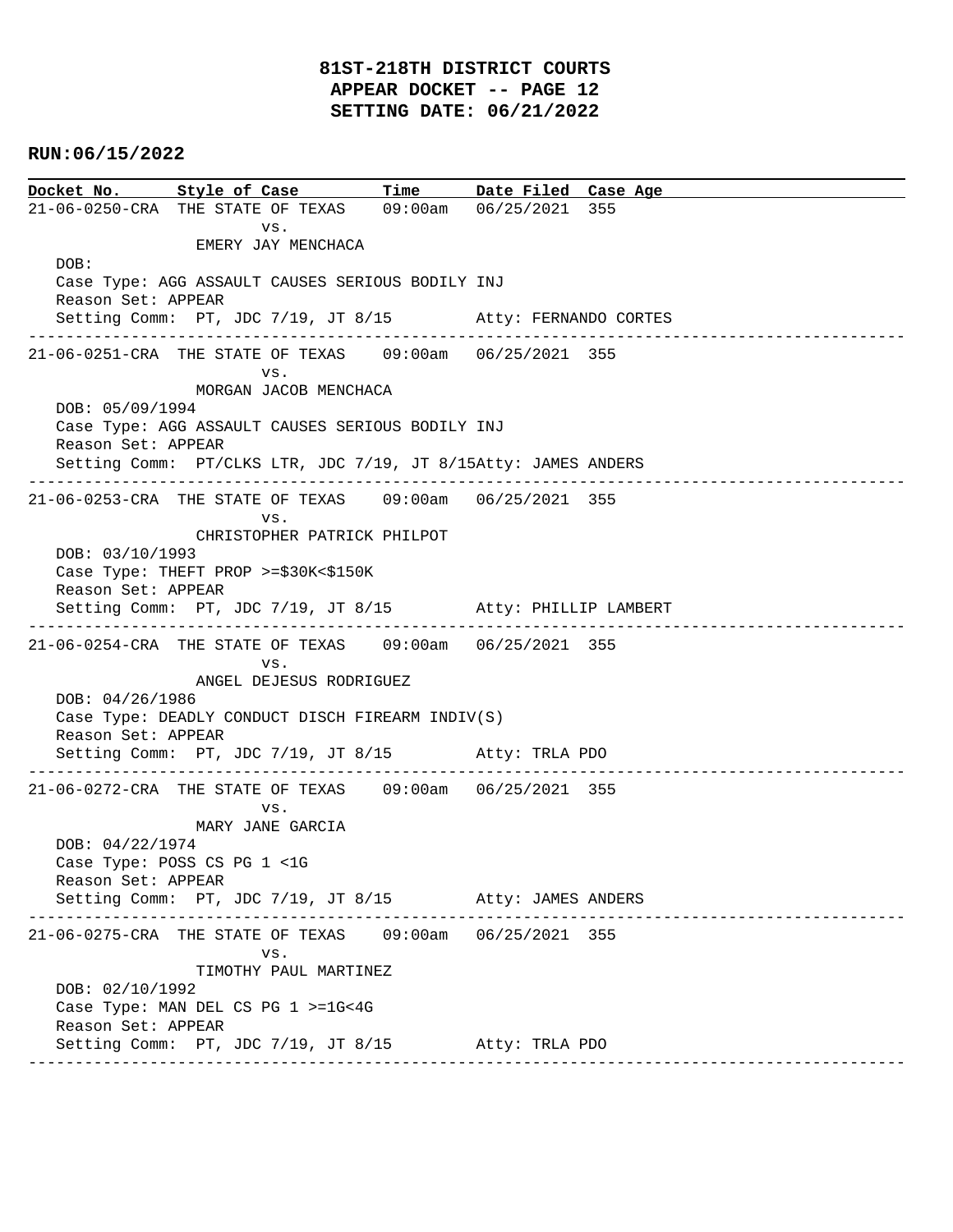**Docket No. Style of Case Time Date Filed Case Age**  21-06-0280-CRA THE STATE OF TEXAS 09:00am 06/25/2021 355 vs. LUKE DUNCAN MOODIE DOB: 06/21/1975 Case Type: POSS CS PG 1 <1G Reason Set: APPEAR Setting Comm: PT, JDC 7/19, JT 8/15 Atty: TRLA PDO ---------------------------------------------------------------------------------------------- 21-06-0282-CRA THE STATE OF TEXAS 09:00am 06/28/2021 352 vs. ADAN PACHECO DOB: 01/28/1958 Case Type: MAN DEL CS PG 2 OR 2-A >=4G<400G Reason Set: APPEAR Setting Comm: PT, JDC 7/19, JT 8/15 Atty: JENNIFER TAPIA ---------------------------------------------------------------------------------------------- 21-06-0283-CRA THE STATE OF TEXAS 09:00am 06/25/2021 355 vs. ADAN PACHECO DOB: 01/28/1958 Case Type: MAN DEL CS PG 1 <1G Reason Set: APPEAR Setting Comm: PT, JDC 7/19, JT 8/15 Atty: JENNIFER TAPIA ---------------------------------------------------------------------------------------------- 21-06-0287-CRA THE STATE OF TEXAS 09:00am 06/25/2021 355 vs. MICHAEL SANDOVAL DOB: 01/15/1984 Case Type: POSS CS PG 1 <1G Reason Set: APPEAR Setting Comm: PT, JDC 7/19, JT 8/15 Atty: JAMES ANDERS ---------------------------------------------------------------------------------------------- 21-07-0299-CRA THE STATE OF TEXAS 09:00am 07/12/2021 338 vs. ELIZABETH MARIE BILLINGS DOB: 07/27/1993 Case Type: BURGLARY OF BUILDING Reason Set: APPEAR Setting Comm: PT, JDC 7/19, JT 8/15 Atty: TRLA PDO ---------------------------------------------------------------------------------------------- 21-07-0303-CRA THE STATE OF TEXAS 09:00am 07/12/2021 338 vs. JESSICA KATHLLEEN INEZ GRIFFITH DOB: 08/20/1992 Case Type: BURGLARY OF BUILDING Reason Set: APPEAR Setting Comm: PT, JDC 7/19, JT 8/15 Atty: TRLA PDO ----------------------------------------------------------------------------------------------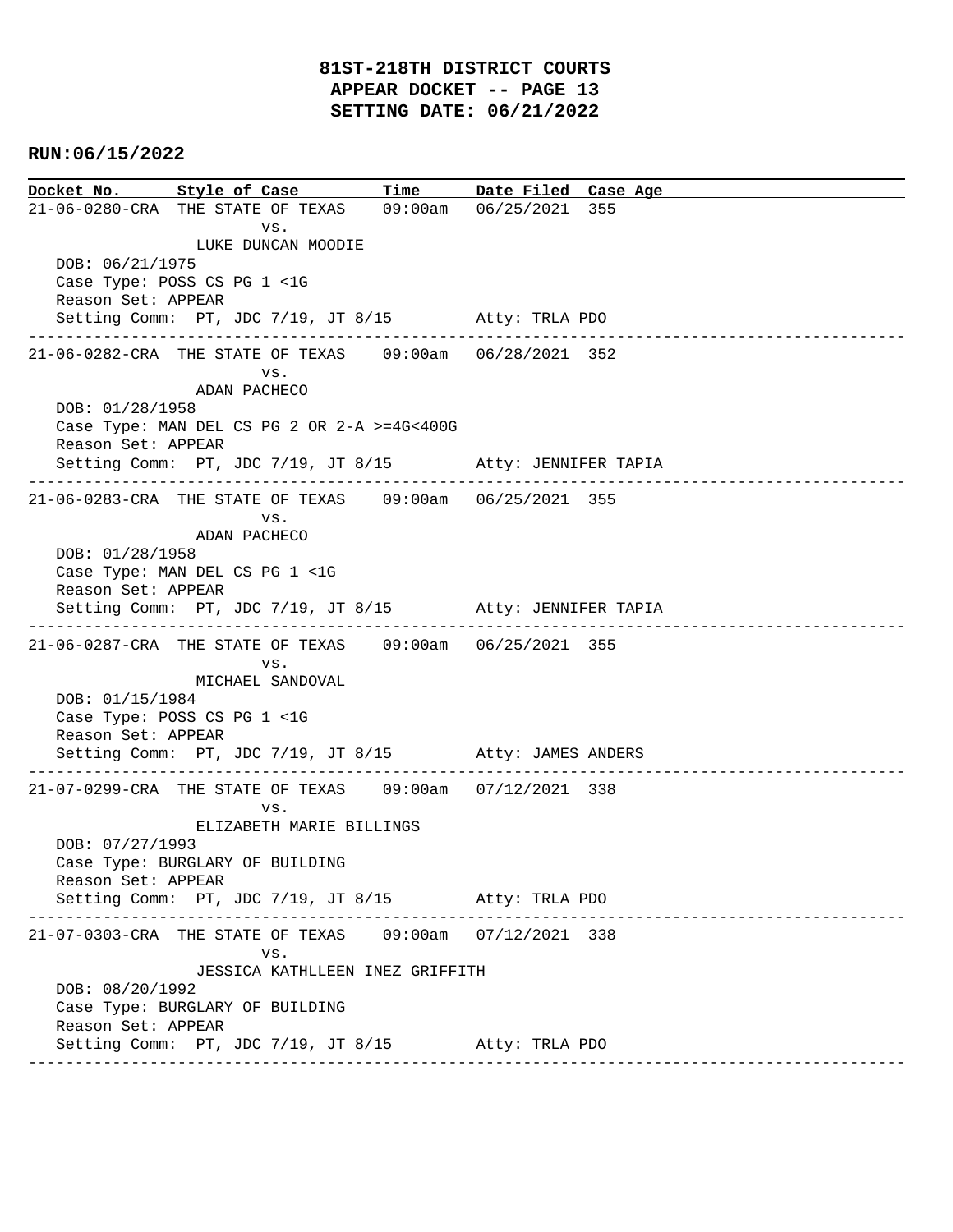**Docket No. Style of Case Time Date Filed Case Age**  21-07-0304-CRA THE STATE OF TEXAS 09:00am 07/12/2021 338 vs. KARLA LIZETH GUERRERO-IBARRA DOB: 09/16/1991 Case Type: EVADING ARREST DET W/VEH Reason Set: APPEAR Setting Comm: PT, JDC 7/19, JT 8/15 Atty: TRLA PDO ---------------------------------------------------------------------------------------------- 21-07-0307-CRA THE STATE OF TEXAS 09:00am 07/12/2021 338 vs. JAMES ROBERT HERNANDEZ DOB: 02/18/1985 Case Type: CONTINUOUS VIOLENCE AGAINST THE FAMILY Reason Set: APPEAR Setting Comm: PT, JDC 7/19, JT /15 Atty: RICHARD BRIGGS ---------------------------------------------------------------------------------------------- 21-07-0308-CRA THE STATE OF TEXAS 09:00am 07/12/2021 338 vs. JUAN FELIX JIMENEZ DOB: 08/25/1991 Case Type: CONTINUOUS VIOLENCE AGAINST THE FAMILY Reason Set: APPEAR Setting Comm: PT, JDC 7/19, JT 8/15 Atty: TRLA PDO ---------------------------------------------------------------------------------------------- 21-07-0309-CRA THE STATE OF TEXAS 09:00am 07/12/2021 338 vs. JUAN FELIX JIMENEZ DOB: 08/25/1991 Case Type: AGG ASSAULT W/DEADLY WEAPON Reason Set: APPEAR Setting Comm: PT, JDC 7/19, JT 8/15 Atty: TRLA PDO ---------------------------------------------------------------------------------------------- 21-07-0310-CRA THE STATE OF TEXAS 09:00am 07/12/2021 338 vs. JESUS ELIZONDO LOPEZ DOB: 08/23/1972 Case Type: FORGERY - DEFRAUD/HARM OF ANOTHER ELDERLY IAT Reason Set: APPEAR Setting Comm: PT, JDC 7/19, JT 8/15 Atty: ROBERT GIER ---------------------------------------------------------------------------------------------- 21-07-0317-CRA THE STATE OF TEXAS 09:00am 07/12/2021 338 vs. VICENTE URANGA VILLALOBOS DOB: 12/03/1985 Case Type: ROBBERY Reason Set: APPEAR Setting Comm: PT, JDC 7/19, JT 8/15 Atty: TRLA PDO ----------------------------------------------------------------------------------------------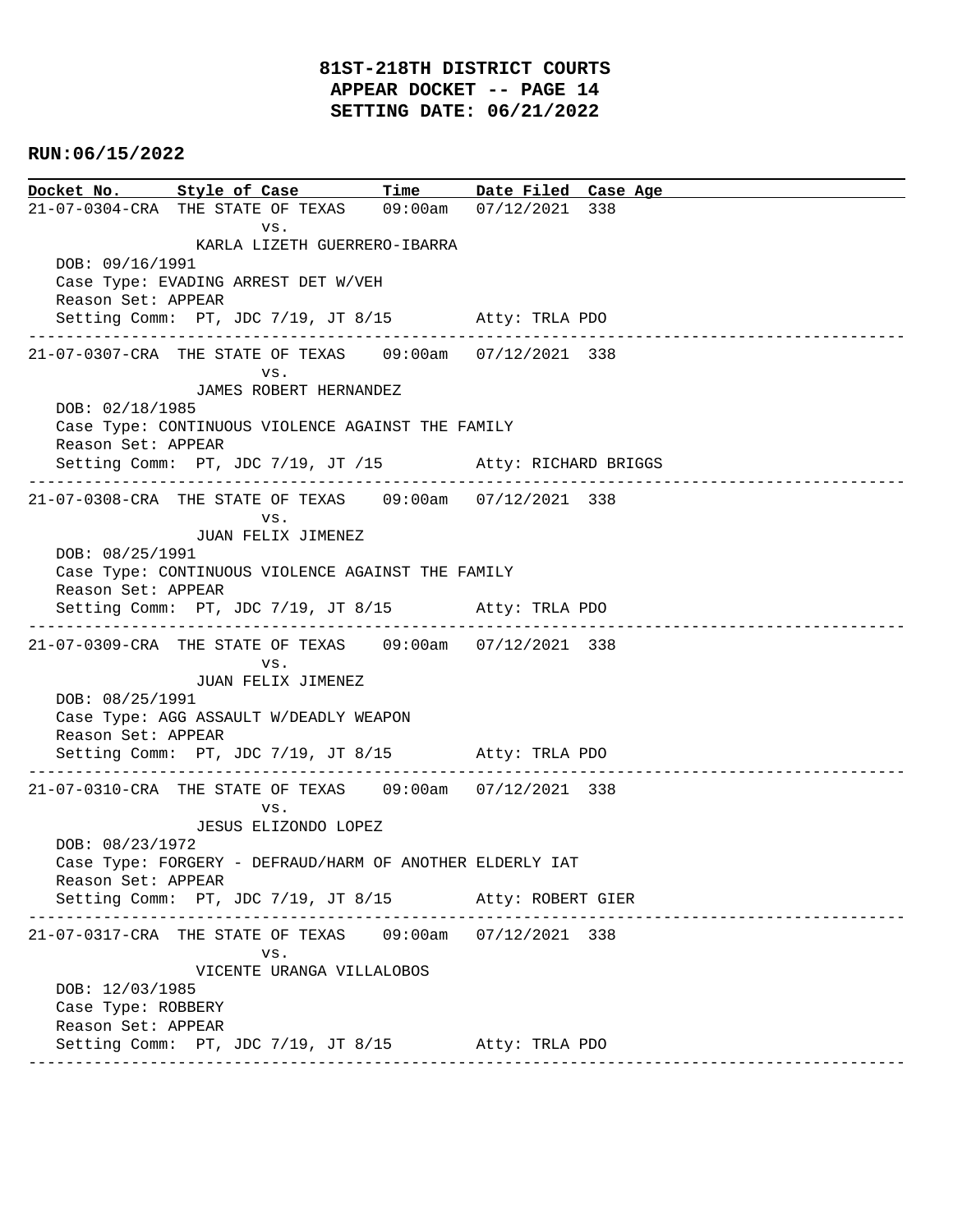**Docket No. Style of Case Time Date Filed Case Age**  21-07-0329-CRA THE STATE OF TEXAS 09:00am 07/12/2021 338 vs. SHANA TOLBIRT DOB: 03/08/1970 Case Type: POSS CS PG 1 >=1G<4G Reason Set: APPEAR Setting Comm: PT, JDC 7/19, JT 8/15 Atty: TRLA PDO ---------------------------------------------------------------------------------------------- 21-08-0342-CRA THE STATE OF TEXAS 09:00am 08/20/2021 299 vs. CHRISTOPHER PATRICK PHILPOT DOB: 03/10/1993 Case Type: EVADING ARREST DET W/VEH Reason Set: APPEAR Setting Comm: PT, JDC 7/19, JT 8/15 Atty: PHILLIP LAMBERT ---------------------------------------------------------------------------------------------- 21-08-0351-CRA THE STATE OF TEXAS 09:00am 08/20/2021 299 vs. MARIVEL OLVERA GODINES DOB: 09/22/1975 Case Type: POSS CS PG 1 <1G Reason Set: APPEAR Setting Comm: PT, JDC 7/19, JT 8/15 Atty: MONICA KHIRALLAH ---------------------------------------------------------------------------------------------- 21-08-0352-CRA THE STATE OF TEXAS 09:00am 08/20/2021 299 vs. SETH AARON GONZALES DOB: 10/08/1996 Case Type: BURGLARY OF HABITATION Reason Set: APPEAR Setting Comm: PT, JDC 7/19, JT 8/15 Atty: TRLA PDO ---------------------------------------------------------------------------------------------- 21-08-0357-CRA THE STATE OF TEXAS 09:00am 08/20/2021 299 vs. BILLY TRUELOVE DOB: 11/24/1975 Case Type: POSS CS PG 1 >=1G<4G Reason Set: APPEAR Setting Comm: PT, JDC 7/19, JT 8/15 Atty: STEPHEN BARRERA ---------------------------------------------------------------------------------------------- 21-10-0363-CRA THE STATE OF TEXAS 09:00am 10/01/2021 257 vs. MOLLY JEAN ROBERTSON DOB: 10/28/1992 Case Type: INJURY CHILD/ELDERLY/DISABLE W/INT BODILY INJ Reason Set: APPEAR Setting Comm: PT, JDC 7/19, JT 8/15 Atty: HAGEE AUSTIN ----------------------------------------------------------------------------------------------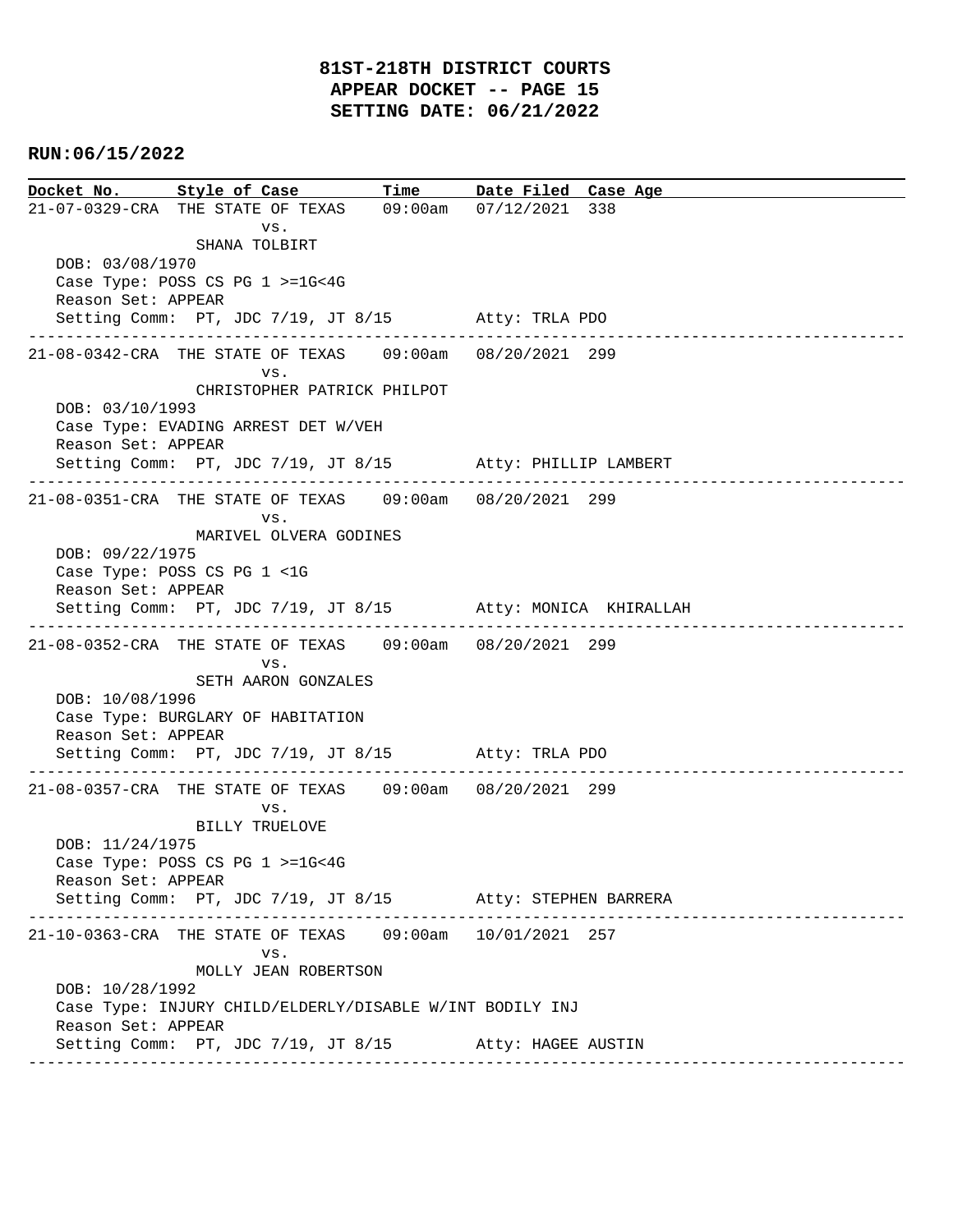**Docket No. Style of Case Time Date Filed Case Age**  21-10-0364-CRA THE STATE OF TEXAS 09:00am 10/01/2021 257 vs. DANIEL GABRIEL ZAPATA JR DOB: 09/04/1991 Case Type: AGG SEXUAL ASSAULT CHILD Reason Set: APPEAR Setting Comm: PT, JDC 7/19, JT 8/15 Atty: TRLA PDO ---------------------------------------------------------------------------------------------- 21-10-0368-CRA THE STATE OF TEXAS 09:00am 10/01/2021 257 vs. JOHANS FERNANDO BRAVO DOB: 10/19/1992 Case Type: POSS CS PG 1 <1G Reason Set: APPEAR Setting Comm: PT, JDC 7/19, JT 8/15 Atty: MONICA KHIRALLAH ---------------------------------------------------------------------------------------------- 21-10-0372-CRA THE STATE OF TEXAS 09:00am 10/01/2021 257 vs. GERMAN GONZALEZ JR DOB: 10/06/1981 Case Type: MAN DEL CS PG 1 >=1G<4G Reason Set: APPEAR Setting Comm: PT, JDC 7/19, JT 8/15 Atty: TRLA PDO ---------------------------------------------------------------------------------------------- 21-10-0387-CRA THE STATE OF TEXAS 09:00am 10/01/2021 257 vs. DAVID BRYAN HATFIELD JR DOB: 08/02/1997 Case Type: AGG ASSAULT W/DEADLY WEAPON Reason Set: APPEAR Setting Comm: PT, JDC 7/19, JT 8/15 Atty: STEPHEN BARRERA ---------------------------------------------------------------------------------------------- 21-10-0388-CRA THE STATE OF TEXAS 09:00am 10/01/2021 257 vs. DAVID BRYAN HATFIELD JR DOB: 08/02/1997 Case Type: CREDIT CARD OR DEBIT CARD ABUSE Reason Set: APPEAR Setting Comm: PT, JDC 7/19, JT 8/15 Atty: STEPHEN BARRERA ---------------------------------------------------------------------------------------------- 21-10-0390-CRA THE STATE OF TEXAS 09:00am 10/01/2021 257 vs. EDWIN MATTHEW MARTINEZ DOB: 03/02/1990 Case Type: BURGLARY OF HABITATION Reason Set: APPEAR Setting Comm: SENTENCING **Atty: ADRIAN PEREZ** ----------------------------------------------------------------------------------------------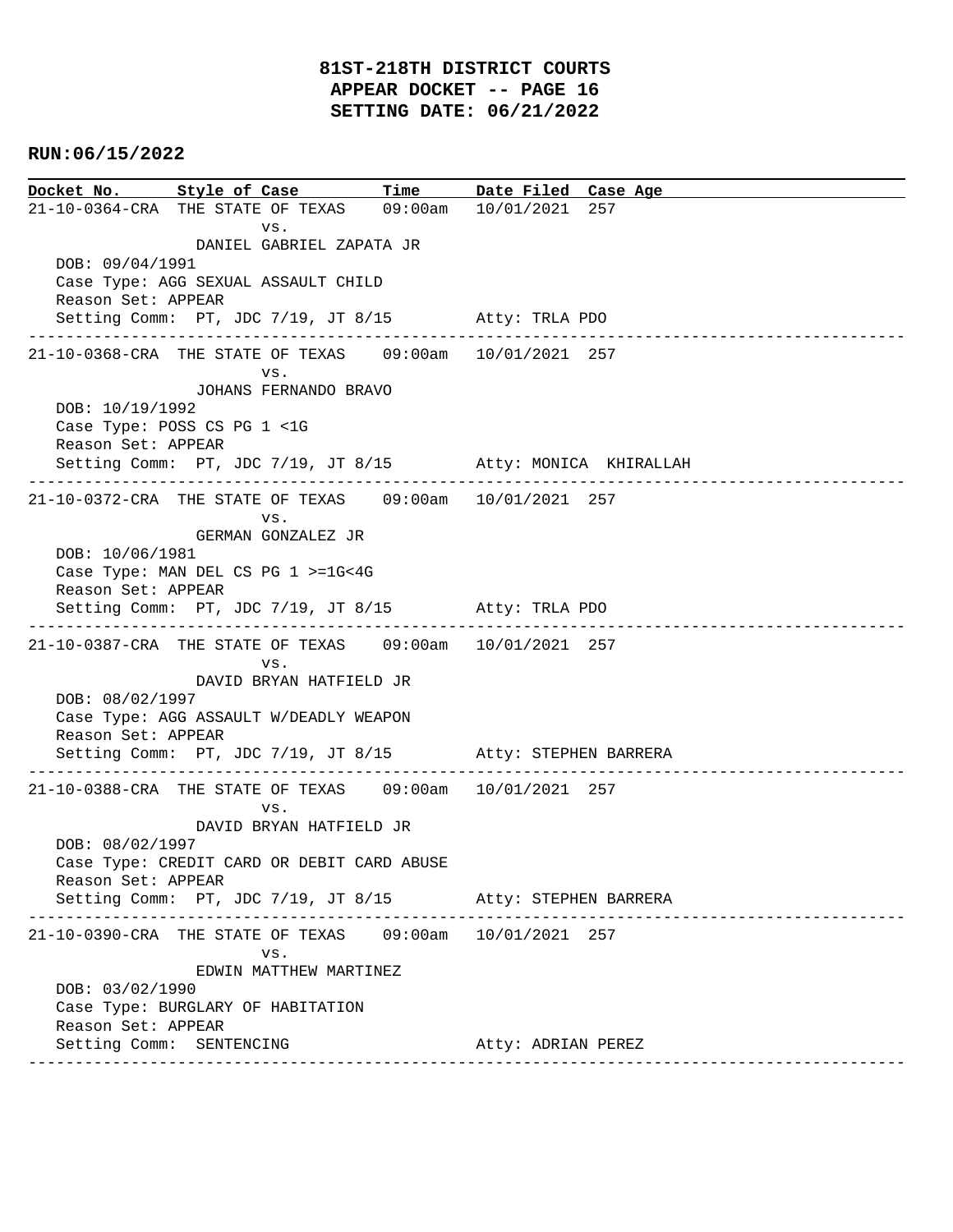# **81ST-218TH DISTRICT COURTS APPEAR DOCKET -- PAGE 17 SETTING DATE: 06/21/2022**

# **RUN:06/15/2022**

**Docket No. Style of Case Time Date Filed Case Age**  21-10-0393-CRA THE STATE OF TEXAS 09:00am 10/01/2021 257 vs. DONNETTA SHIRLEEN 3PIRTLE DOB: 02/04/1975 Case Type: FORGERY FINANCIAL INSTRUMENT >=\$2500<\$30K IAT Reason Set: APPEAR Setting Comm: ARR; CLKS LTR Atty: ---------------------------------------------------------------------------------------------- 21-10-0395-CRA THE STATE OF TEXAS 09:00am 10/01/2021 257 vs. ROBERT ROSAS DOB: 09/16/1983 Case Type: CRIMINAL MISCHIEF >=\$2,500<\$30K Reason Set: APPEAR Setting Comm: PT, JDC 7/19, JT 8/15 Atty: DANIEL RODRIGUEZ ---------------------------------------------------------------------------------------------- 21-11-0405-CRA THE STATE OF TEXAS 09:00am 11/05/2021 222 vs. JEREMY LEE NETTLES DOB: 04/16/1995 Case Type: ABANDON ENDANGER CHILD INT/KNOW/RECK/CRIM NEG Reason Set: APPEAR Setting Comm: PT, JDC 7/19, JT 8/15 Atty: DANIEL RODRIGUEZ ---------------------------------------------------------------------------------------------- 21-11-0415-CRA THE STATE OF TEXAS 09:00am 11/05/2021 222 vs. KENNON LORENZO CHATMAN DOB: 12/19/1985 Case Type: MAN DEL CS PG 1 >=4G<200G Reason Set: APPEAR Setting Comm: BENCH TRIAL Atty: RICHARD BRIGGS ---------------------------------------------------------------------------------------------- 21-11-0422-CRA THE STATE OF TEXAS 09:00am 11/05/2021 222 vs. ALAN LAMONT HARRIGAN DOB: 01/08/1975 Case Type: THEFT OF FIREARM Reason Set: APPEAR Setting Comm: PT, JDC 7/19, JT 8/15 Atty: CHRISTOPHER TOLBERT ---------------------------------------------------------------------------------------------- 21-11-0426-CRA THE STATE OF TEXAS 09:00am 11/05/2021 222 vs. LAWRENCE JOHN MAHER DOB: 08/27/1974 Case Type: POSS CS PG 1 <1G Reason Set: APPEAR Setting Comm: PT, JDC 7/19, JT 8/15 Atty: TRLA PDO ----------------------------------------------------------------------------------------------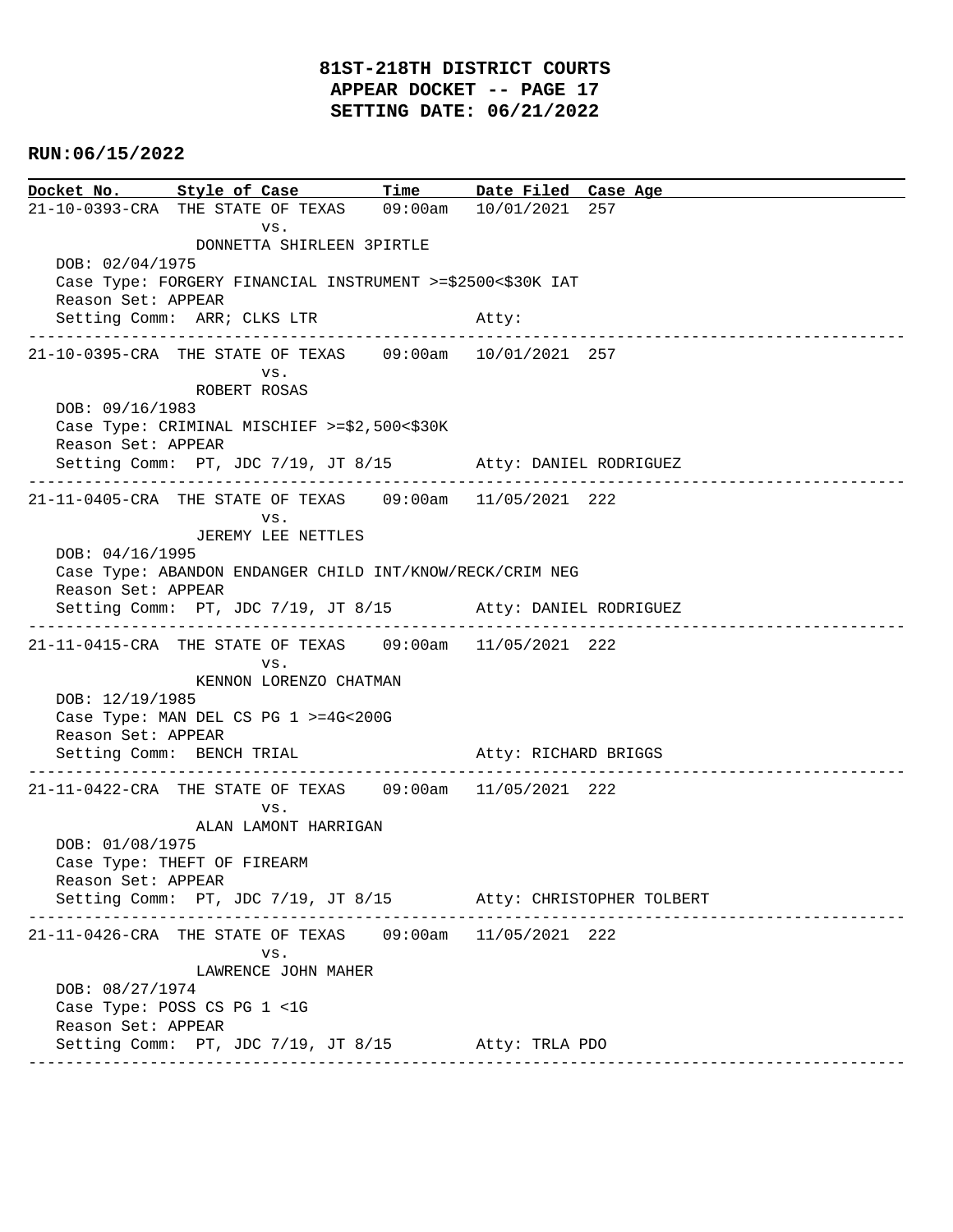**Docket No. Style of Case Time Date Filed Case Age**  21-11-0435-CRA THE STATE OF TEXAS 09:00am 11/05/2021 222 vs. JOHN MORGAN THURMAN DOB: 05/10/1993 Case Type: POSS CS PG 1 >=1G<4G Reason Set: APPEAR Setting Comm: PT, JDC 7/19, JT 8/15 Atty: MATT STOLHANDSKE ---------------------------------------------------------------------------------------------- 21-11-0436-CRA THE STATE OF TEXAS 09:00am 11/05/2021 222 vs. JOHN MORGAN THURMAN DOB: 05/10/1973 Case Type: MAN DEL CS PG 1 >=4G<200G Reason Set: APPEAR Setting Comm: PT, JDC 7/19, JT 8/15 Atty: MATT STOLHANDSKE ---------------------------------------------------------------------------------------------- 21-11-0441-CRA THE STATE OF TEXAS 09:00am 11/05/2021 222 vs. RYAN BRIONES DOB: 02/14/2000 Case Type: CONTINUOUS VIOLENCE AGAINST THE FAMILY Reason Set: APPEAR Setting Comm: PT, JDC 7/19, JT 8/15 Atty: NINFA CARRILLO ---------------------------------------------------------------------------------------------- 21-11-0447-CRA THE STATE OF TEXAS 09:00am 11/05/2021 222 vs. ROLAND LUIS LUGO DOB: 08/16/1986 Case Type: AGG ASSAULT W/DEADLY WEAPON Reason Set: APPEAR Setting Comm: PT, JDC 7/19, JT 8/15 Atty: STEPHEN BARRERA ---------------------------------------------------------------------------------------------- 21-11-0454-CRA THE STATE OF TEXAS 09:00am 11/05/2021 222 vs. RANDY CARL STIFFLER DOB: 04/18/1956 Case Type: DRIVING WHILE INTOXICATED 3RD OR MORE IAT Reason Set: APPEAR Setting Comm: PT, JDC 7/19, JT 8/15 Atty: MONICA KHIRALLAH ---------------------------------------------------------------------------------------------- 21-12-0459-CRA THE STATE OF TEXAS 09:00am 12/10/2021 187 vs. FAUSTINO RUIZ DOB: 02/24/1964 Case Type: INDECENCY W/CHILD SEXUAL CONTACT Reason Set: APPEAR Setting Comm: PT, JDC 7/19, JT 8/15 Atty: TRLA PDO ----------------------------------------------------------------------------------------------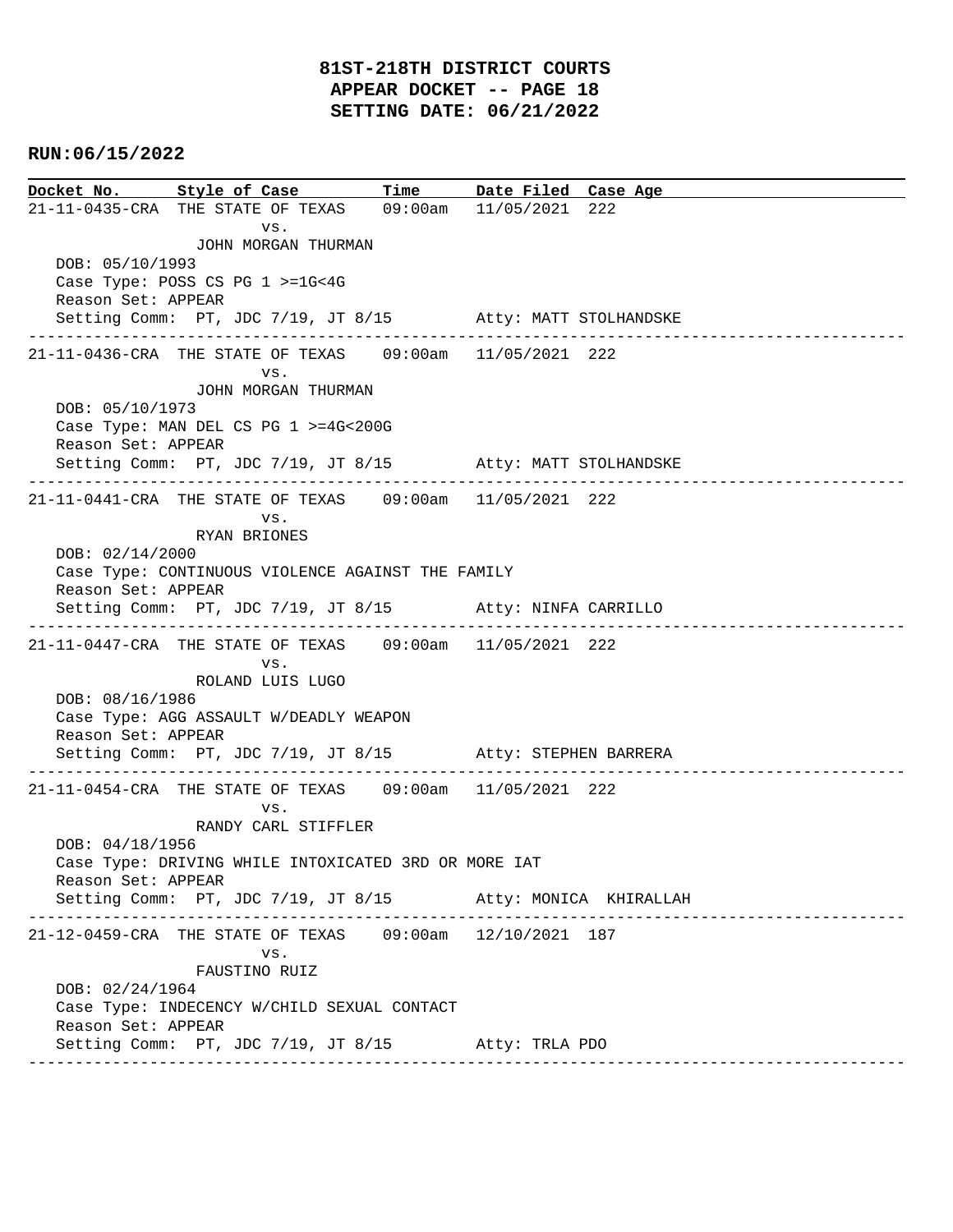**Docket No. Style of Case Time Date Filed Case Age**  21-12-0461-CRA THE STATE OF TEXAS 09:00am 12/10/2021 187 vs. SALINA MARIE BADILLO DOB: 03/30/1977 Case Type: POSS CS PG 1 >=1G<4G Reason Set: APPEAR Setting Comm: ARR Atty: TRLA PDO ADRIAN PEREZ ---------------------------------------------------------------------------------------------- 21-12-0462-CRA THE STATE OF TEXAS 09:00am 12/10/2021 187 vs. CARLOS CHAPA DOB: 12/16/1980 Case Type: POSS CS PG 2 >= 1G<4G Reason Set: APPEAR Setting Comm: TO PLEA Atty: DOUGLAS DANIEL ---------------------------------------------------------------------------------------------- 21-12-0466-CRA THE STATE OF TEXAS 09:00am 12/10/2021 187 vs. MARTIN GARCIA DOB: 04/26/1973 Case Type: POSS CS PG 1 >=4G<200G Reason Set: APPEAR Setting Comm: PT, JDC 7/19, JT 8/15 Atty: RICHARD BRIGGS ---------------------------------------------------------------------------------------------- 21-12-0469-CRA THE STATE OF TEXAS 09:00am 12/10/2021 187 vs. SHEILA ANN HALL DOB: 06/29/1970 Case Type: MAN DEL CS PG 1 >=4G<200G Reason Set: APPEAR Setting Comm: PT, JDC 7/19, JT 8/15 Atty: TRLA PDO ---------------------------------------------------------------------------------------------- 21-12-0474-CRA THE STATE OF TEXAS 09:00am 12/10/2021 187 vs. ADAN PACHECO DOB: 01/28/1958 Case Type: POSS CS PG 1 <1G Reason Set: APPEAR Setting Comm: PT, JDC 7/19, JT 8/15 Atty: JENNIFER TAPIA ---------------------------------------------------------------------------------------------- 21-12-0475-CRA THE STATE OF TEXAS 09:00am 12/10/2021 187 vs. NACOLE LYNNE RAHE DOB: 04/06/1976 Case Type: POSS CS PG 1 <1G Reason Set: APPEAR Setting Comm: PT, JDC 7/19, JT 8/15 Atty: ROBERT GIER ----------------------------------------------------------------------------------------------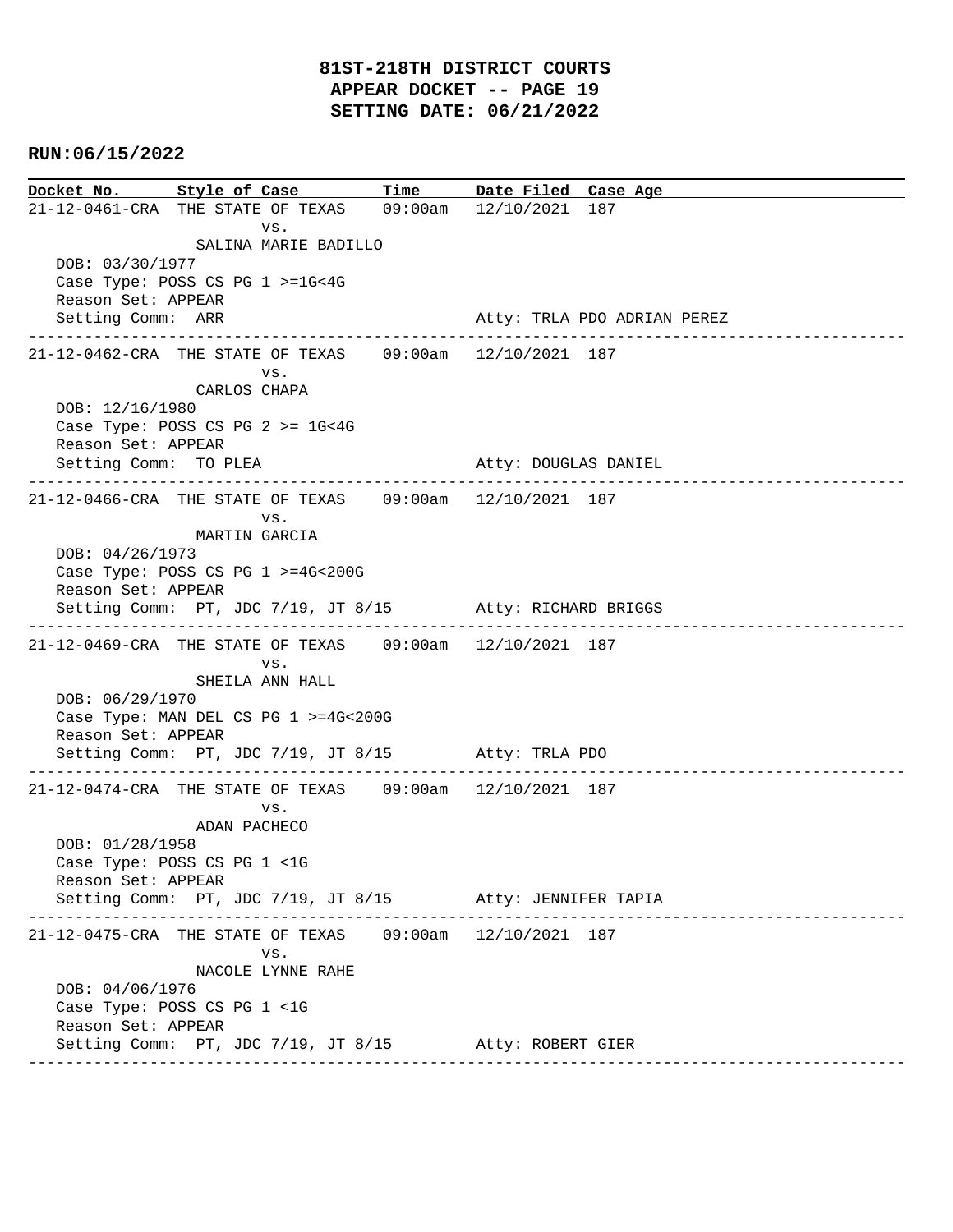**Docket No. Style of Case Time Date Filed Case Age**  21-12-0478-CRA THE STATE OF TEXAS 09:00am 12/10/2021 187 vs. CHRISTOPHER RODRIGUEZ DOB: 02/02/1988 Case Type: UNAUTH USE OF VEHICLE Reason Set: APPEAR Setting Comm: PT, JDC 7/19, JT 8/15 Atty: TRLA PDO ---------------------------------------------------------------------------------------------- 21-12-0481-CRA THE STATE OF TEXAS 09:00am 12/10/2021 187 vs. JESUS GARCIA DOB: 09/19/1965 Case Type: AGG ASSAULT W/DEADLY WEAPON Reason Set: APPEAR Setting Comm: PT (MON COMP), JDC 7/19, JT 8/Atty: TRLA PDO ---------------------------------------------------------------------------------------------- 21-12-0482-CRA THE STATE OF TEXAS 09:00am 12/10/2021 187 vs. DAVID BRYAN HATFIELD DOB: 08/02/1997 Case Type: VIOL BOND/PROTECTIVE ORDER 2+ TIMES W/I 12 MO Reason Set: APPEAR Setting Comm: PT, JDC 7/19, JT 8/15 Atty: STEPHEN BARRERA ---------------------------------------------------------------------------------------------- 21-12-0483-CRA THE STATE OF TEXAS 09:00am 12/10/2021 187 vs. EDWIN MATTHEW MARTINEZ DOB: 03/02/1990 Case Type: BAIL JUMPING AND FAIL TO APPEAR FELONY Reason Set: APPEAR Setting Comm: DISMISSAL Atty: ADRIAN PEREZ ---------------------------------------------------------------------------------------------- 21-12-0486-CRA THE STATE OF TEXAS 09:00am 12/10/2021 187 vs. DANIEL CHRIS VALENZUELA DOB: 11/22/1984 Case Type: EVADING ARREST DET W/VEH Reason Set: APPEAR Setting Comm: PT, JDC 7/19, JT 8/15 Atty: ZENAIDA SANCHEZ ---------------------------------------------------------------------------------------------- 22-01-0002-CRA THE STATE OF TEXAS 09:00am 01/10/2022 156 vs. JERRY-JACOB JAMES CORONA DOB: 11/04/1987 Case Type: AGG ASSAULT W/DEADLY WEAPON Reason Set: APPEAR Setting Comm: PT, JDC 7/19, JT 8/15 Atty: TRLA PDO ----------------------------------------------------------------------------------------------